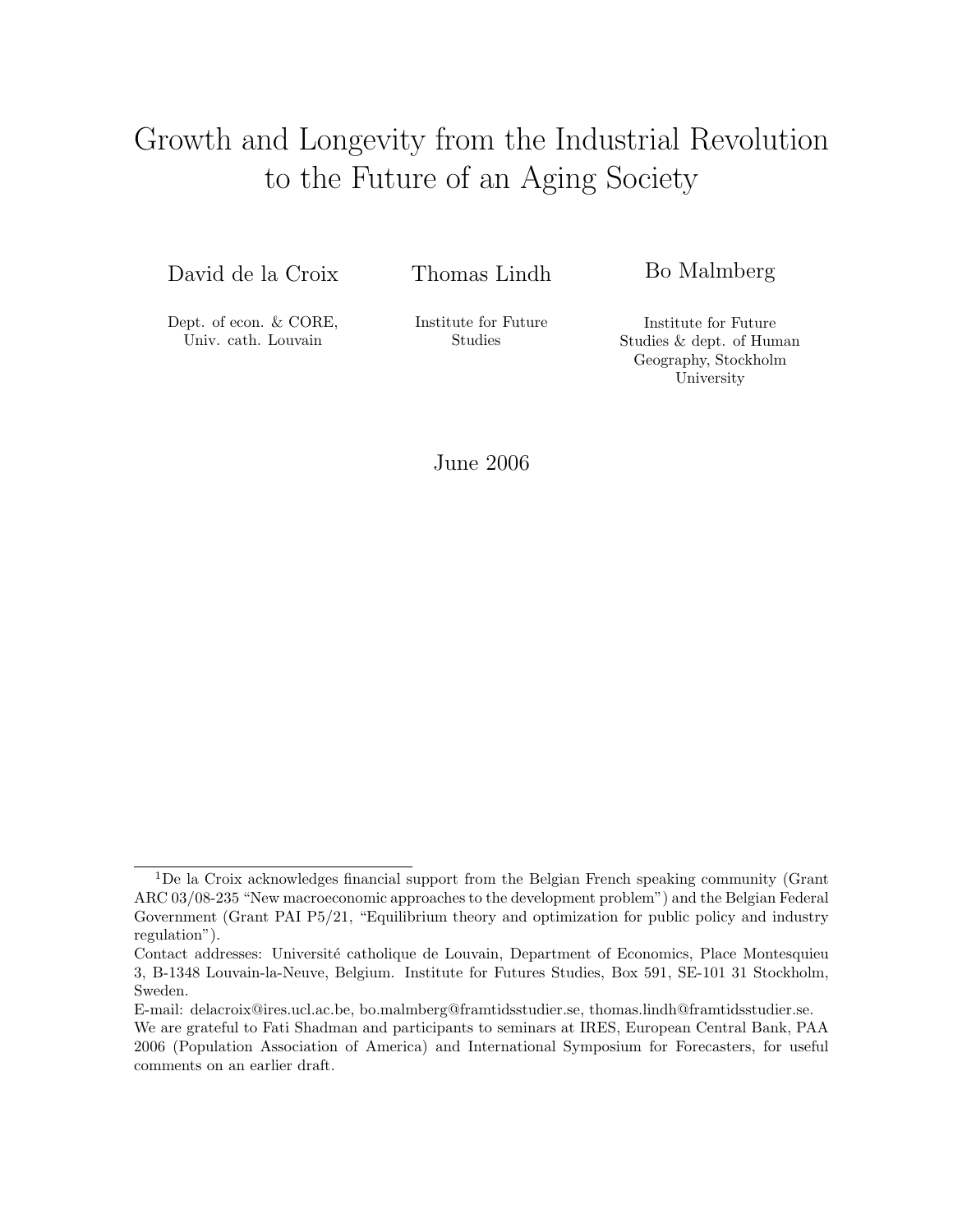#### Abstract

Aging of the population will affect the growth path of all countries. To assess the historical and future importance of this claim we use two popular approaches and evaluate their merits and disadvantages by confronting them to Swedish data. We first simulate an endogenous growth model with human capital linking demographic changes and income growth. Rising longevity increases the incentive to get education, which in turn has ever-lasting effects on growth through a human capital externality. Secondly, we consider a reduced-form statistical model based on the demographic dividend literature. Assuming that there is a common DGP guiding growth through the demographic transition, we use an estimate from postwar global data to backcast the Swedish historical GDP growth. Comparing the two approaches, encompassing tests show that each of them contains independent information on the Swedish growth path, suggesting that there is a benefit from combining them for long-term forecasting.

Journal of Economic Literature Classification numbers: Demographic Transition, Life Expectancy, Education, Income Growth. Key Words: J11, O41, I20, N33.

CORE Discussion paper 2006/64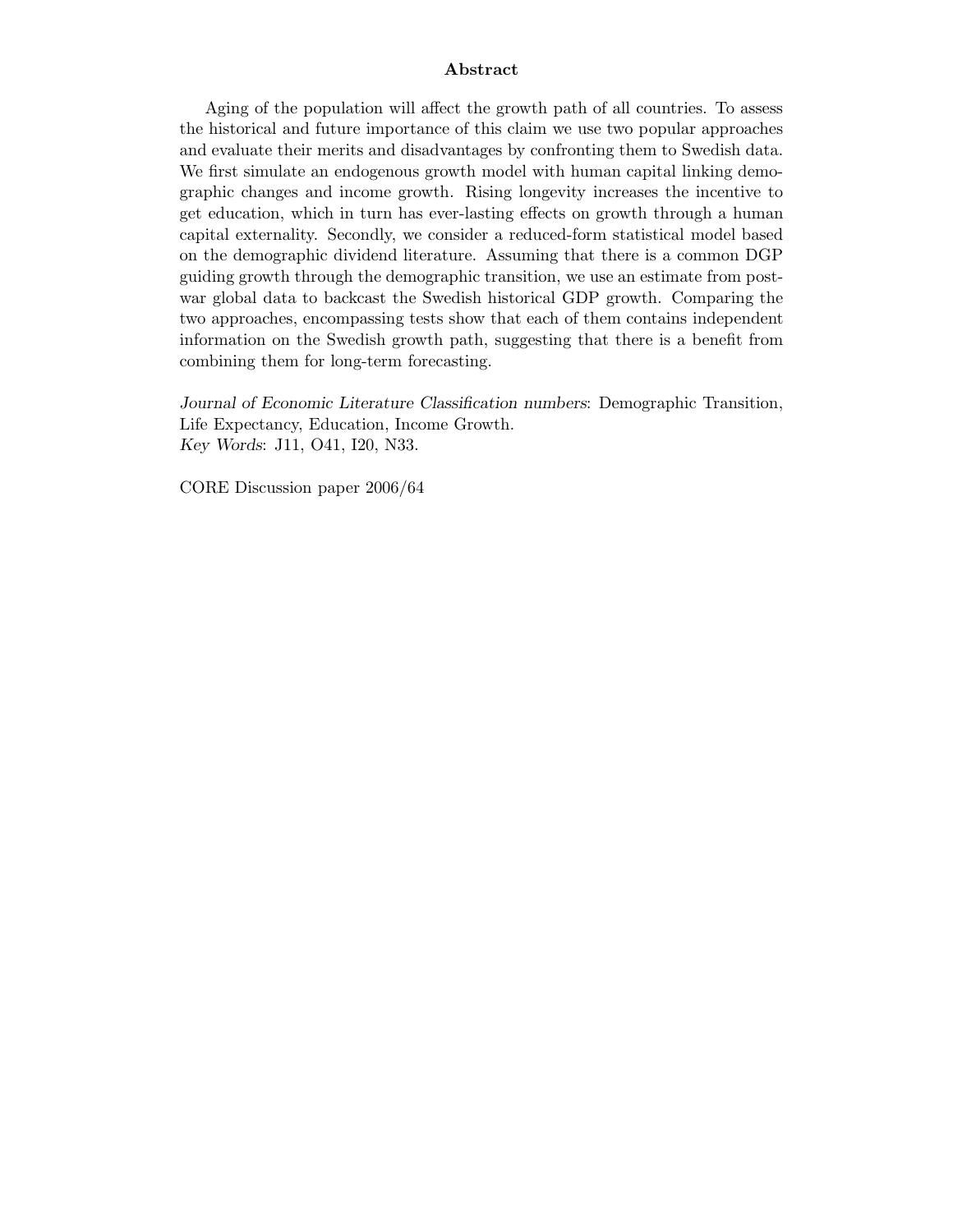# Introduction

Population aging is an inescapable consequence of lower mortality and fertility. This process will affect all countries on earth, starting with the most developed ones. The consequences of aging for future income growth are of prime importance for the conduct of economic policy, but they are still largely unknown. To shed light on this issue we investigate whether demographically based models can be used to account for past income growth and to forecast future economic growth using population projections.

Although demographic variables depend on economic development, they are still to a large extent predetermined. This demographic inertia is exploited in demographic projections to yield forecasts that are substantially more reliable than any projection of economic variables. Therefore, using demographic projections as independent variables to forecast economic growth is a promising avenue.

There are two traditions to analyze the interaction between demographic trends and long-run growth prospects. The first one consists in building theoretical models to achieve a consistent view of the mechanisms that can drive the growth process, either qualitatively (Galor and Weil  $(2000)$ , Lagerlöf  $(2003)$ ) or quantitatively (Boucekkine, de la Croix, and Licandro (2003)). The second tradition has an agnostic view of the mechanisms actually in place; it analyzes the empirical relationships between demographic variables and growth in income per capita in recent data, and extrapolates growth rates on the basis of demographic projections (see Bloom and Williamson (1998)). Both approaches, however, share the idea that a decline in mortality may serve as a trigger for modern economic growth.

We believe that a good model for long-term forecasting should be able to shed light on the history of growth since the Malthusian stagnation to modern growth, through the industrial revolution and the demographic transition. We will therefore confront both approaches to Swedish long-term data. Looking at Sweden is particularly relevant, not only because the Swedish demographic transition is very typical, but also because excellent demographic data are available from the mid 18th century and onwards. Estimates of per capita GDP stretches back to the 18th century too.

In a first step, we use these long-term data to calibrate a demographically based growth model so as to reproduce the take-off process and the rise in growth rates from stagnation prior to the eighteenth century to 2% growth in the twentieth century. The main mechanisms at work are that rises in life expectancy increase the incentive to get education, which in turn has ever-lasting effects on growth through a human capital externality and there is a scale effect from active population on growth.

In the second step, we consider a demographically-based statistical growth model estimated on global post-war growth data to study whether it can account for the long-term growth process that can be observed in the Swedish data. The global model estimates show a drift in the most productive activity period with life expectancy. The peak productivity shifts from around 30 years of age when life expectancy is low to an age around 50 for actual life expectancies in developed and emerging economies. The model is then used to backcast Swedish economic growth back to 1750 making use of the long-term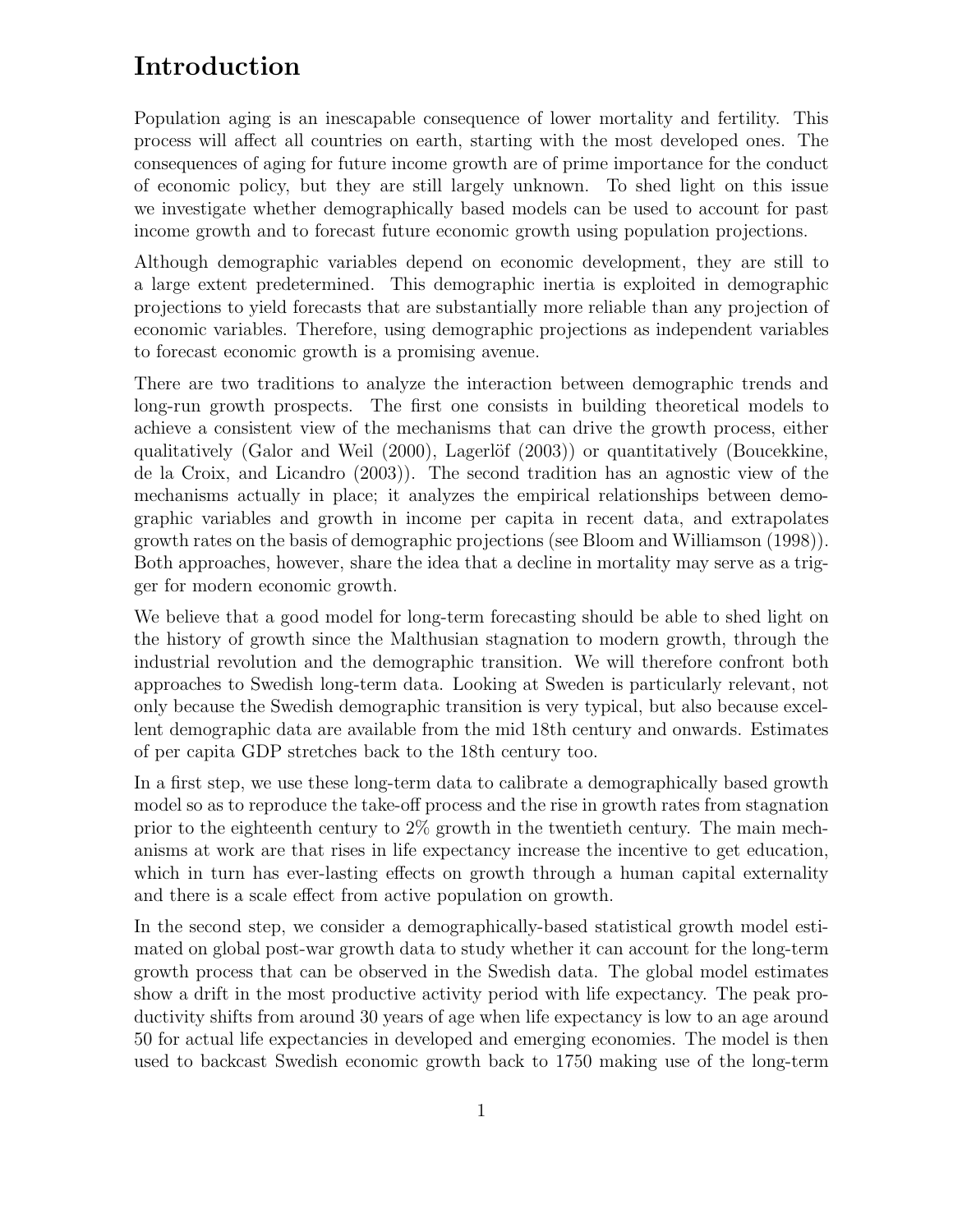demographic data that we have available. The backcast shows that the statistical model can account not only for recent changes in per capita income but also for the long-term process of Swedish economic development since the mid 19th century.

Both approaches are used to forecast income growth in Sweden over the period 2000- 2050. Given this purpose, we treat demographic variables as exogenous throughout this paper. An assessment of the performance of a combination of the forecasts show that this leads to smaller expected forecast errors, one reason being that any model specific bias is corrected by the combination (Diebold and Lopez 1996).

Our conclusion is that the Swedish case provides a valuable test-ground that allows an evaluation of both theoretical and statistical approaches to demographically based models of long-term economic growth. Our analysis highlights that the correlation between mortality decline, age structure change and income growth is not just a statistical artifact in recent data. This relation also conforms with the theoretically expected effect of mortality change on human capital accumulation and productivity. Our results suggest that a universal and highly regular process connects demographic change and economic development. Provided this connection remains intact in the future reliable methods for long-term forecasts of GDP using demographic projections can be developed.

The paper is organized as follows. Section 1 presents the Swedish demographic transition from 1750 to 2050, which will serve as input in our two models. Section 2 details the theoretical model, its main theoretical implications, and its calibration to data. Section 3 describes the statistical model, its estimation on World data, and the robustness checks which have been carried on. Section 4 compares both simulated growth patterns with actual Swedish data and looks at the properties of the two models to forecast income growth beyond 2000. Section 5 concludes.

# 1 Long-term Trends in Sweden

#### Population

Already in 1749, Sweden established a public agency with a responsibility for producing population statistics. These statistics were based on population records kept by the parish priests of the Swedish Lutheran church. Thanks to this effort we have access to detailed data of high quality on how mortality and fertility changed as Sweden developed from a poor agricultural country in the 18th century into a rich, highly industrialized country in the 20th century (Hofsten and Lundström 1976).

Figures 1-3 presents how some key mortality indicators in Sweden have developed during the last 250 years. Figure 1 shows the probability of dying before age 10. Figure 2 gives expected remaining years of life for people that have reached 65 years of age. Figure 3 shows the probability for men of surviving to age 65, given that they survived to age 10. All the graphs are based on time series with annual data.

By 1850, childhood mortality had been improved considerably. Around 1750, 40 % of all children died before age 10. By 1850, this figure was down to about 25 %. This is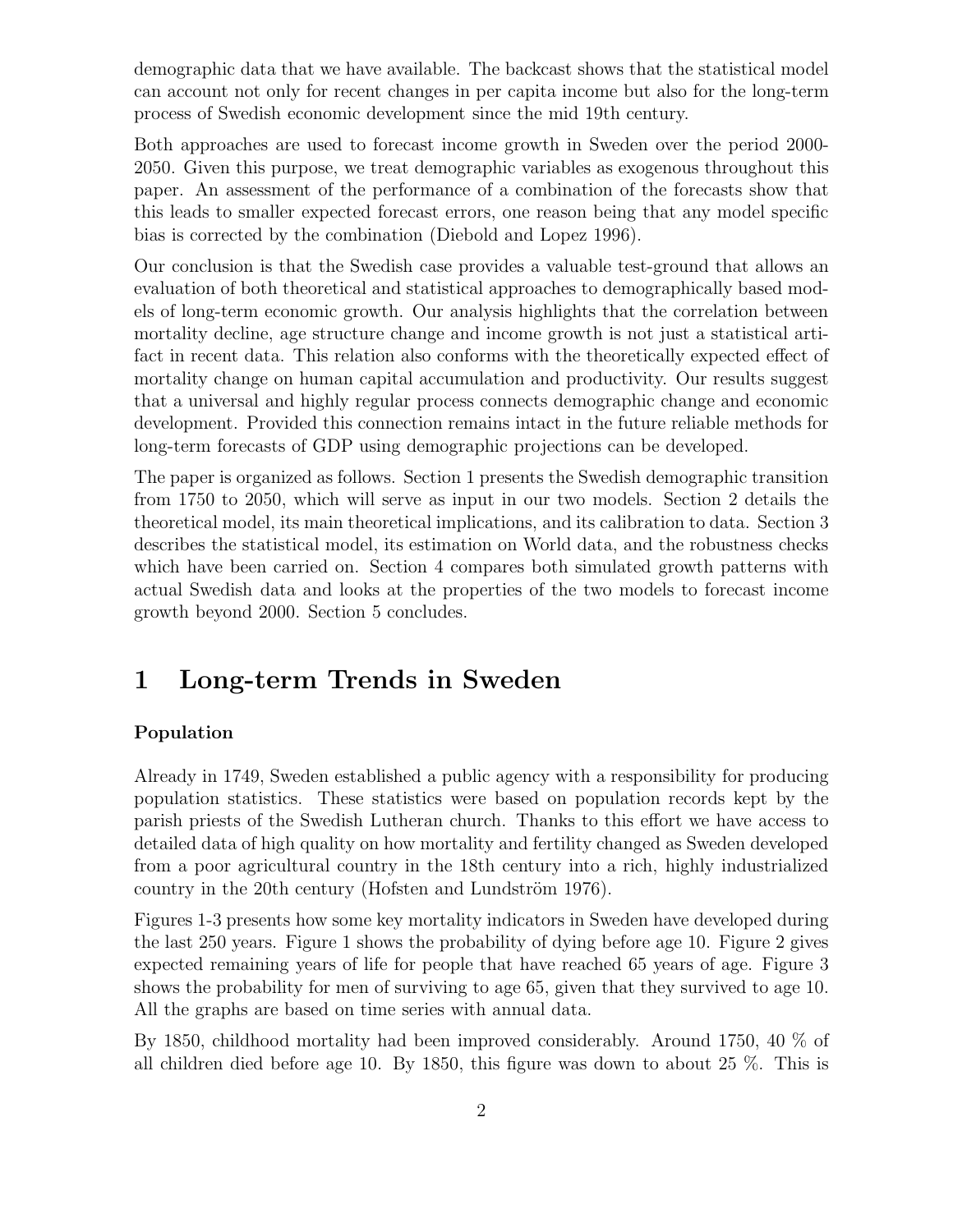

Figure 1: Mortality under 10

Figure 2: Life expectancy at age 65

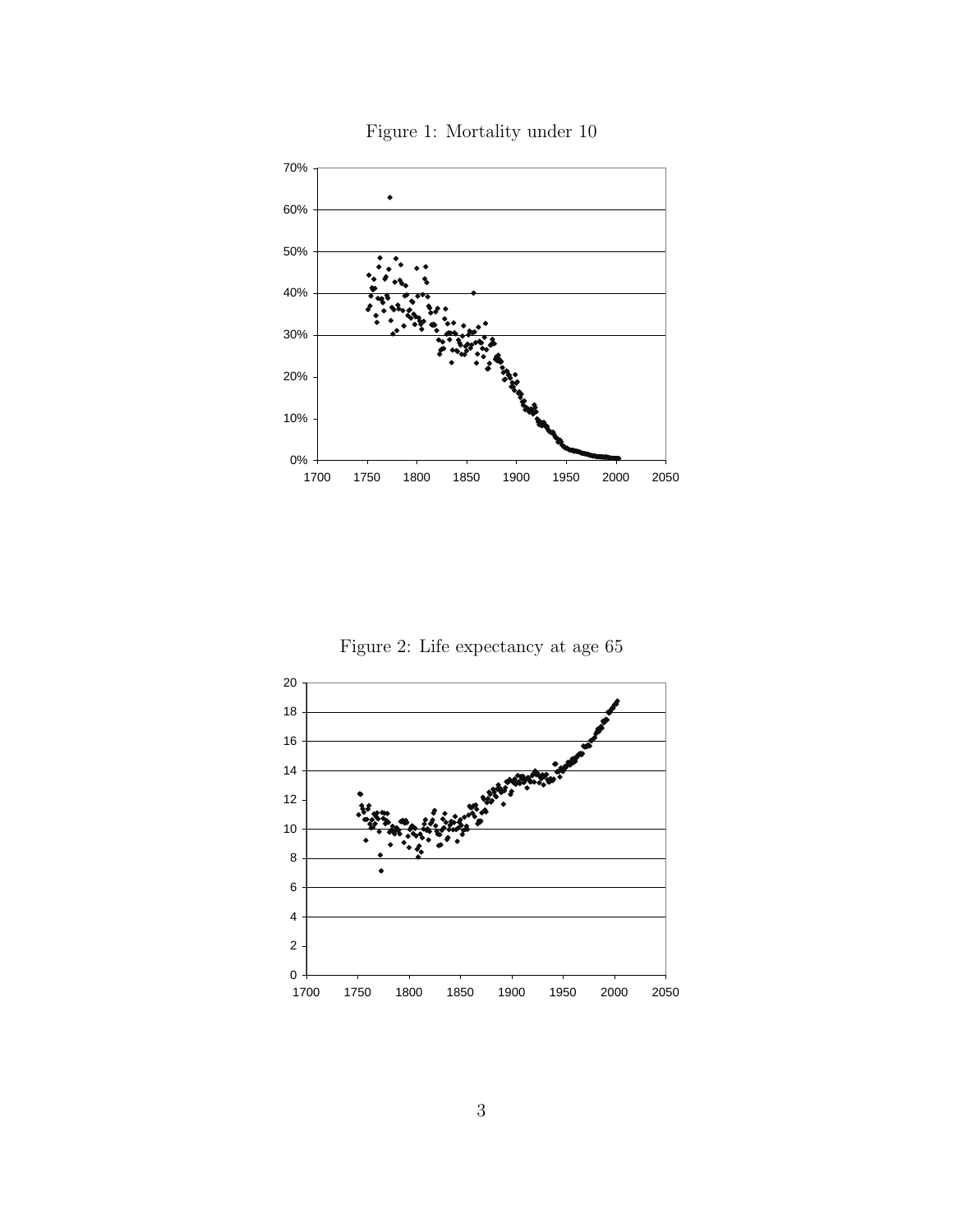

Figure 3: Male survival from age 10 to age 65

still a high number, but the large decline had generated an acceleration in population growth.

After 1850 the age pattern of mortality improvements changed as adult survival began to improve quite significantly.

From 1870, a period of long-term, essentially uninterrupted improvement in survival for all age groups was initiated. Below-10 mortality fell from about 25% in 1870 to under  $0.5\%$  in 2000. Male survival from age 10 to age 65 increased from about  $40\%$  in 1850 to 87% in 2000. Life expectancy at age 65 increased from about 10 years in 1850 to almost 19 years in 2000.

Figure 4 summarizes the mortality changes by two measures: life expectancy at birth and remaining life expectancy at age 10. As can be seen in this graph, increases in adult life expectancy lag behind life expectancy at birth. When adult life expectancy slowly starts to increase around 1825, there has already been a quite substantial increase in life expectancy at birth. The time horizon of Figure 4 extends to 2100, also showing the assumptions on mortality and fertility we have used in the forecasts of the Swedish economy.

In addition, Figure 4 also shows changes in the Swedish total fertility rate after 1750. As can be readily seen from this graph, a clear downward trend in Swedish fertility did not materialize until the last quarter of the 19th century. That is, at a time when mortality had been declining for almost a century.

The long term trend in mortality and fertility has led to a total transformation of the Swedish age structure (Malmberg and Sommestad 2000). This is illustrated in Figure 5. Here the population has been divided into five twenty-years age brackets: 0-19, 20-39, 40-59, 60-79 and 80+. Declining mortality and fertility leads to a change in the age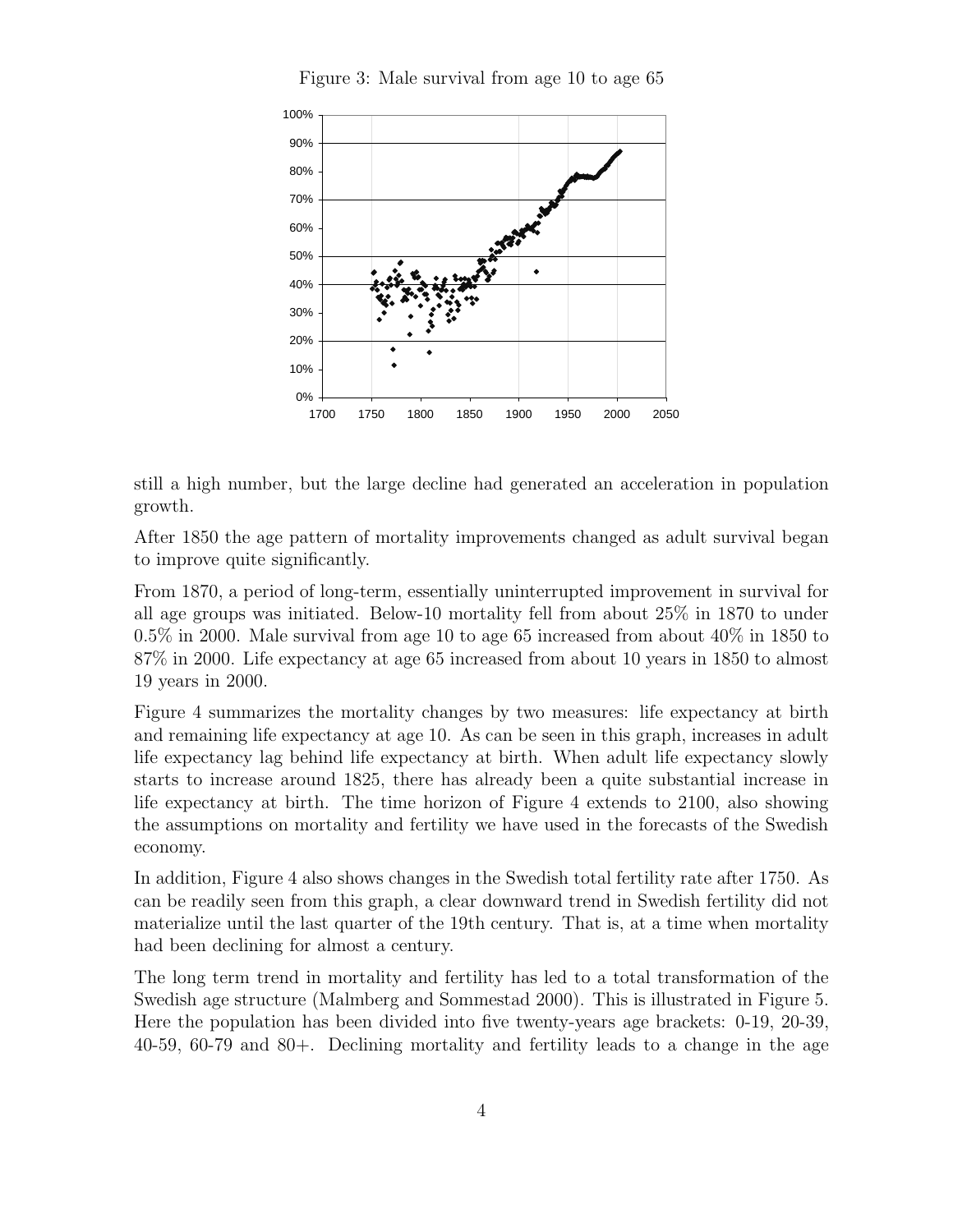

Figure 4: Summary of the demographic transition

structure from a population dominated by children and young adults to a population where all twenty-year age brackets except the oldest have about the same size.

The expansion of the 0-19 age group is concentrated to the 1820-1920 period; the young adult groups expands 1840-1940; the middle-aged population multiply fast between 1870 and 1970; whereas the expansion of the 60-79 groups is concentrated to the 20th century. The 80+ group, on the other hand, starts to expand rapidly only after 1970. Since it is well-known that the economic behavior of individuals undergoes profound changes from childhood, youth, early adult years, into middle age and during old age, these shifts in the age structure can be expected to have substantial economic effects (Lee 2003).

#### Education

Constructing long time-series for education is made difficult by the successive reforms of the Swedish educational systems. The solution chosen here is to take the current system as a starting point and to assign earlier educations to the categories in use today. Since the 1970s Swedish education is divided into three levels: extended primary education, upper secondary education, and tertiary education. Extended primary education comprises grade 1-9, that is, primary and lower secondary education. Upper secondary school includes both theoretical and vocational educations. For the post-1870 period, data on educational enrollment are available in the official Swedish statistics. Pre-1870 data are based on calculations made by Sjöstrand (1961) and Aquilonius and Fredriksson (1941). As can be seen in Figure 6, the expansion of Swedish education has been a four-step process. The first step was an expansion of primary and lower secondary education that took place from the mid-19th century to the early 20th century. The second step was the expansion of upper-secondary education. This expansion accelerated after the First World War and continued up to about 1980. The third step was the post-1940 expansion of extended primary education. Part of this expansion was due to an increase in the cohort-size following a baby-boom in the 1940s, but the extension of compulsory education from six to nine years was also an important factor. The fourth step has been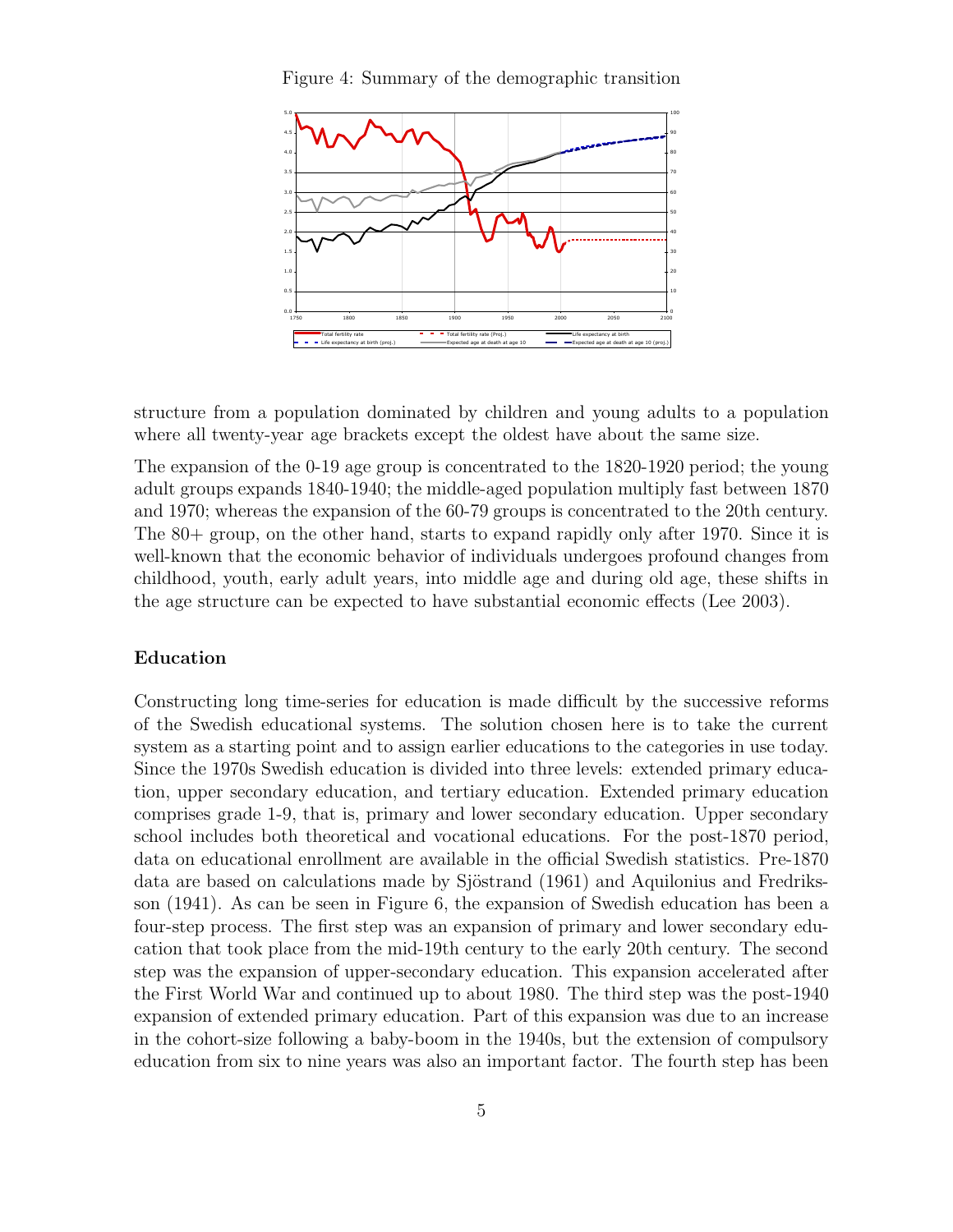



Table 1: Years of education

|      | Mean length of education for Mean length of education of |                     |
|------|----------------------------------------------------------|---------------------|
| year | birth cohort                                             | those aged 25 years |
| 1820 | 0.53                                                     | 0.26                |
| 1870 | 5.57                                                     | 4.22                |
| 1913 | 5.72                                                     | 5.64                |
| 1950 | 10.81                                                    | 7.17                |
| 1980 | 13                                                       | 11.88               |

the expansion of tertiary education after 1950. This expansion was particularly fast in the 1960s and the 1990s.

In Table 1 we present data on the mean length of education per birth cohort. For cohorts born before 1930 these figures are obtained by adding the yearly, age-specific enrollment rates that result from dividing the number of enrolled per grade with the mean cohort size in the relevant age bracket. For cohorts born between 1930 and 1976, mean length of education is as observed in 2004 in Statistics Sweden (2005), Swedish Register of Education. The figures for cohorts born after 1976 are based on the assumption that growth in the observed mean length of education will continue until it reaches 13 years for the cohort born in 1980 and then remains constant.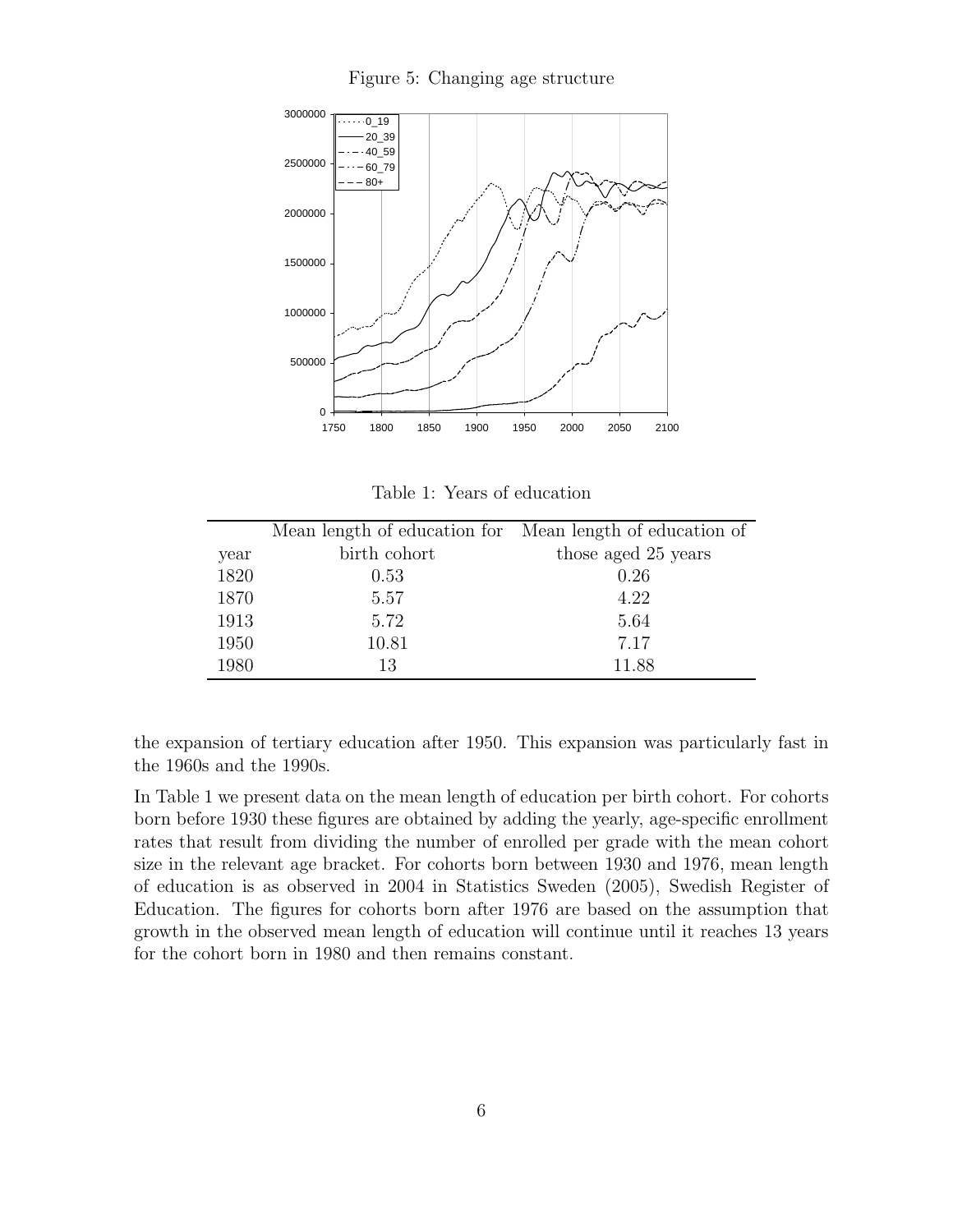Figure 6: Enrollment history



#### Income

Historical estimates of GDP per capita in Sweden are available from several sources. Back to 1861 they all build on work done by Lindahl, Dahlgren, and Kock (1937) but lately these estimates have been extended backwards, e.g. Krantz (1997) brings the annual estimates back to 1800 and Edvinsson (2005) all the way back to 1720. Maddison (2003) also has published an estimate—which is based on previous estimates by Krantz. As is clear from Figure 7 the Maddison estimate differs considerably from those of the two Swedes. Maddison gets the level of real GDP per capita about 50 percent higher in 1820 than the other two estimates.

Figure 7: Historical log GDP per capita estimates in 1996 USD

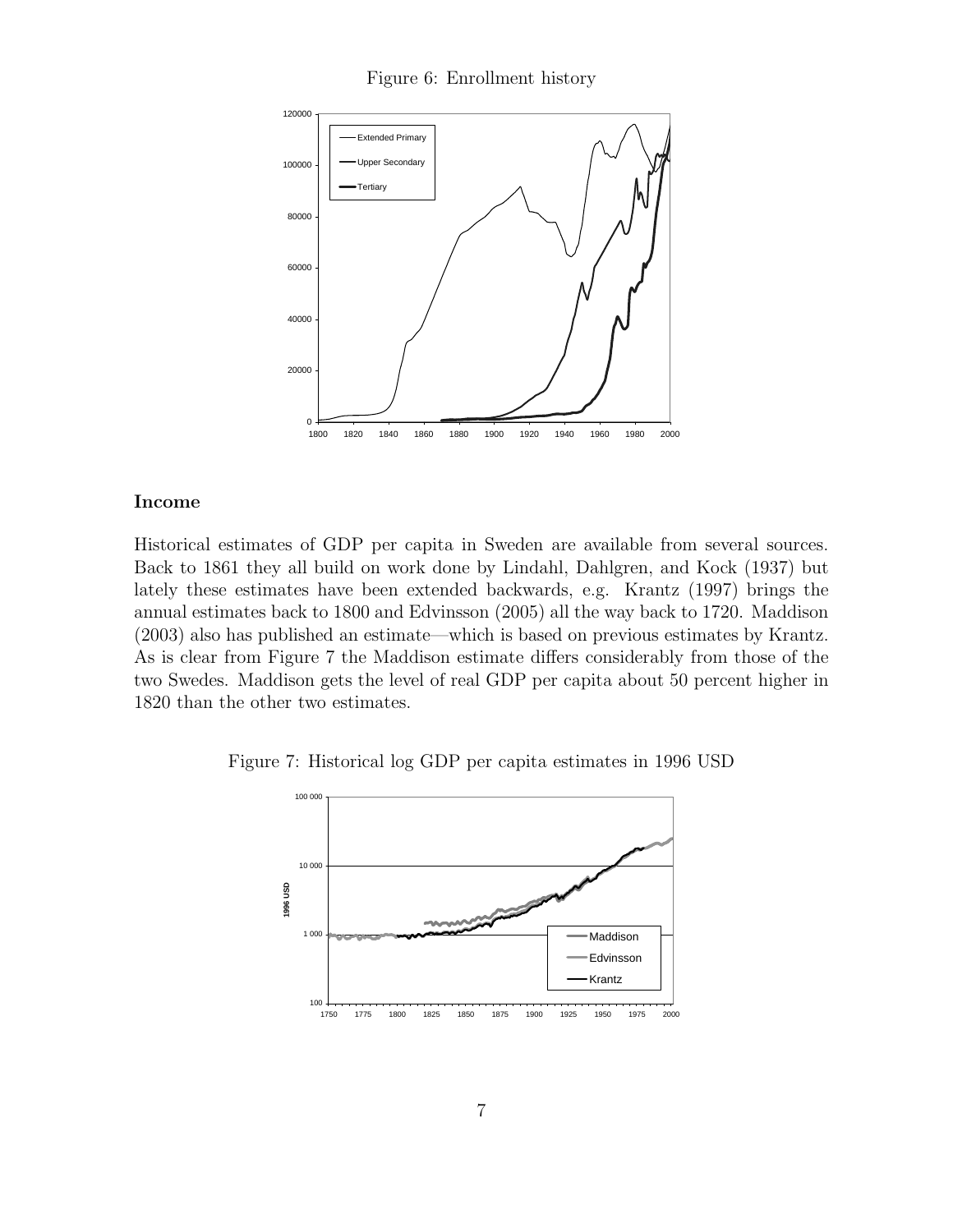Apart from the difference in levels that arise in the turbulent early 1900s the series do actually agree rather well on the growth process in the 19th century. Up to the 1820s we have stagnation in per capita income, then a slight rise in income after the Napoleonic wars is discernible, but at a very modest level averaging around half a percent a year. There is an increasing growth trend though and after 1850 average growth rates start to exceed the 1 percent level. After a crisis around the 1870s which also sparked off a very substantial emigration out of the country, mainly to the United States, this growth takeoff gains strength again to rise above the 2 percent level in the early 20th century. Apart from temporary setbacks connected to the World Wars and later oil crises the long-run averages have remained at those levels ever since.

From a level of around 1000 (in 1996 USD) a year in per capita income in the stagnant period (or close to 1500 according to Maddison) Swedish GDP per capita has today reached 25 000. Depending on which estimate we prefer regarding the initial level this is twenty or twenty five times the original subsistence level.

# 2 The Endogenous Growth Model

We first propose a theoretical model to achieve a consistent view of the link between demographic changes and income growth over the 250 years for which data are available.

The transition from stagnation to growth has been the subject of intensive research in the growth literature in recent years. Galor and Weil (2000) propose a unified theory of economic growth in which the inherent Malthusian interaction between technology and population, accelerated the pace of technological progress through rising population density, and ultimately brought about an industrial demand for human capital. Human capital formation and thus further technological progress triggered a demographic transition, enabling economies to convert a larger share of the fruits of factor accumulation and technological progress into growth of income per capita.

Boucekkine, de la Croix, and Licandro (2002) argue that this picture should be completed to account for the specific effect of mortality on the incentive to accumulate human capital. They show in Boucekkine, de la Croix, and Licandro (2003) that the very first acceleration of growth can be related to early drops in adult mortality. In a recent paper, Boucekkine, de la Croix, and Peeters (2007) develop a quantitative theory that argues that the effect of population density of human capital formation prior to the Industrial Revolution was a major force in the process of industrialization. They provide foundations for the effect of population density on human capital formation in the transition from stagnation to growth. The increase in population density made the establishment of schools profitable, stimulating human capital formation (and thereby technological progress) and economic growth.

We use a model adapted from papers by de la Croix and Licandro (1999) and Boucekkine, de la Croix, and Licandro (2002). In this model, demographic variables are exogenous and influence income growth rates through human capital accumulation. Of course, demographic changes are not able to explain the whole pattern of development, and we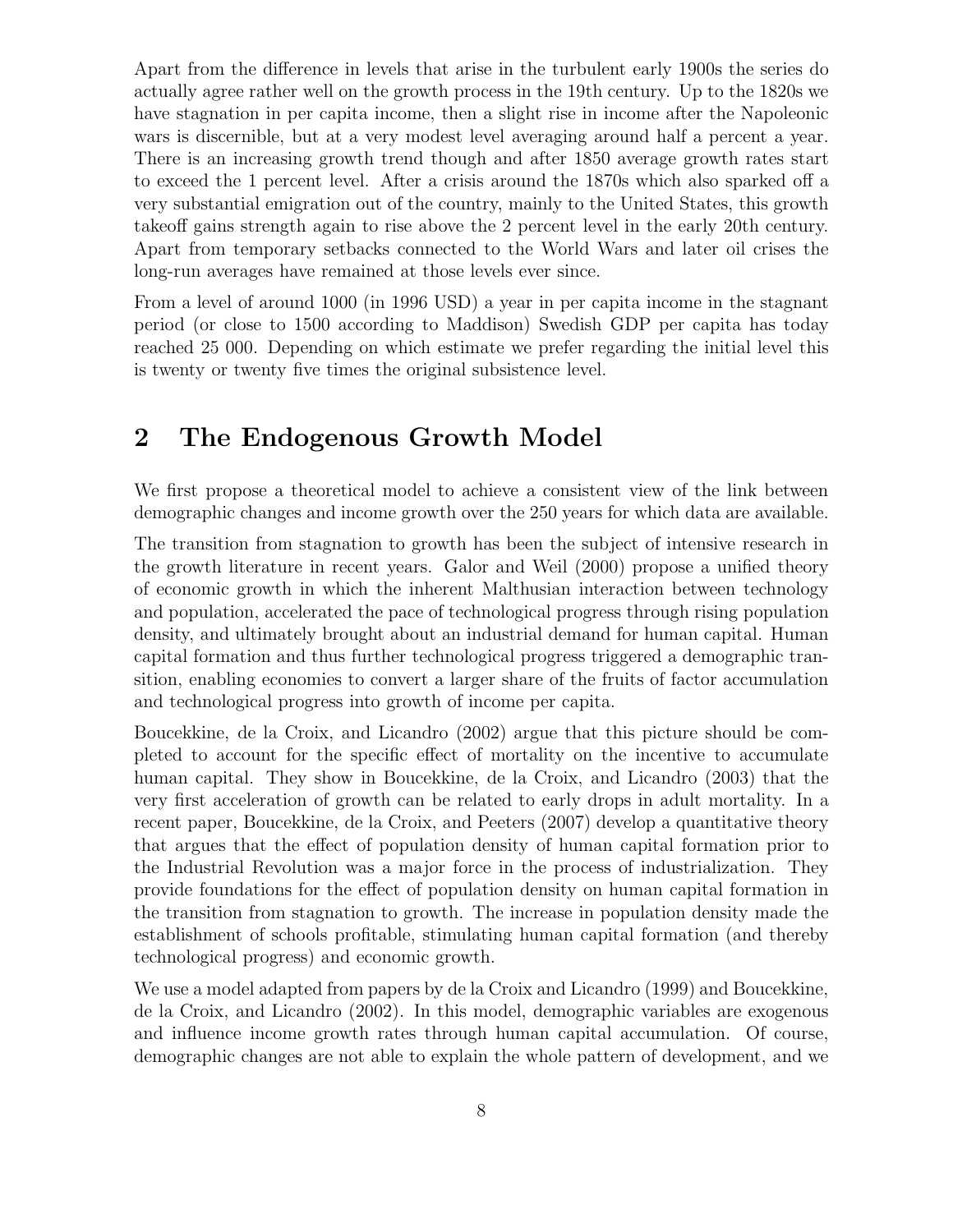shall use the model to measure the changes we need in the other variables to reproduce convincingly the growth of Sweden over two hundred and fifty years.

### 2.1 The Model

Demographic Structure. Time is continuous and at each point in time there is a continuum of generations indexed by the date at which they were born. Each individual has an uncertain lifetime. The unconditional probability for an individual belonging to the cohort t of reaching age  $a \in [0, A(t)]$ , is given by the survival law

$$
m(a,t) = \frac{\alpha(t) - e^{\beta(t)a}}{\alpha(t) - 1},
$$
\n(1)

with both functions  $\alpha(t) > 1$  and  $\beta(t) > 0$  being continuous. This two-parameter function is much more realistic than the usual one-parameter function used for example in Kalemli-Ozcan, Ryder, and Weil  $(2000)$ : like the actual survival laws, it is concave, reflecting the fact that the death probability increases with age. It also allows to define a maximum age  $A(t)$  that an individual can reach as

$$
A(t) = \frac{\log(\alpha(t))}{\beta(t)}.
$$
\n(2)

Assuming that the initial size of a newborn cohort is  $N(t)$ , its size at time  $z > t$  is

$$
N(t) m(z-t, t), \text{ for } z \in [t, t + A(t)]. \tag{3}
$$

The mortality processes  $\alpha(t)$ ,  $\beta(t)$  and the process for births  $N(t)$  are considered as exogenous in the model in conformity with the purpose of forecasting, as noted in the Introduction. For given  $(\alpha(t), \beta(t), N(t))$  we can easily compute life expectancy at all ages, and sizes of any population group. The unconditional life expectancy associated to  $(1)$  is

$$
\Lambda(t) = \frac{\alpha(t)\log(\alpha(t))}{(\alpha(t) - 1)\beta(t)} - \frac{1}{\beta(t)}.
$$
\n(4)

An increase in life expectancy can arise either through a decrease in  $\beta$  or an increase in  $\alpha$ . These two shifts do not lead to the same changes in the survival probabilities. When  $\alpha$  increases, the improvement in life expectancy relies more on reducing death rates for young and middle-age agents. When  $\beta$  decreases, the old agents benefit the most from the drop in death rates, which has an important effect on the maximum age.

The size of total population at time  $t$  is given by

$$
P(t) = \int_{t-\overline{A}(t)}^{t} N(z) m(t-z, z) dz,
$$
\n(5)

where  $\overline{A}(t)$  is the age of the oldest cohort still alive at time t, i.e.,  $\overline{A}(t) = A(t - \overline{A}(t)).$ The birth rate can be written as  $N(t)/P(t)$ .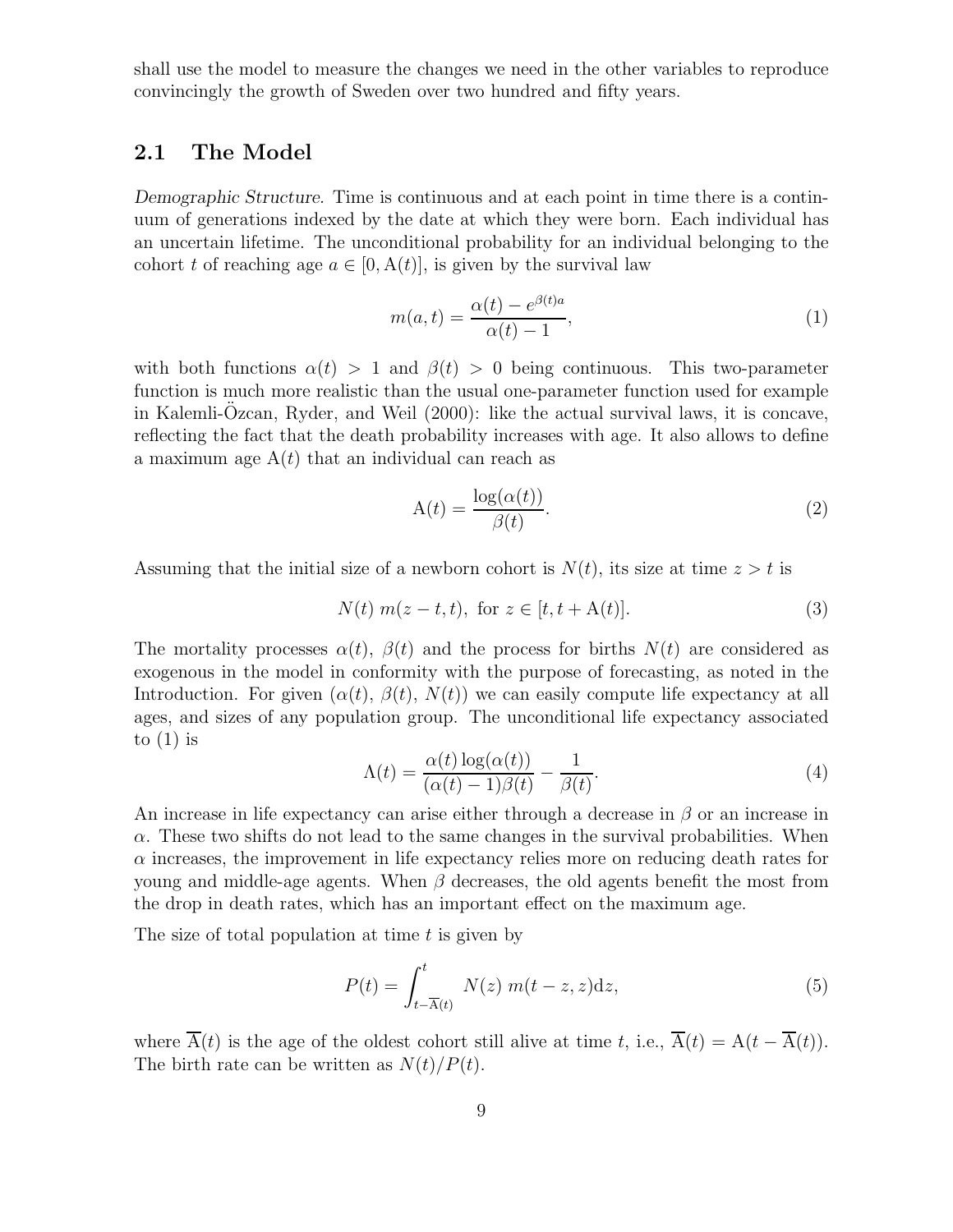Production Technology. There is a unique material good, the price of which is normalized to 1, that can be used for consumption. The production function is linear in the stock of human capital:  $Y(t) = H(t)$ . Hence, firms employ the whole labor force to produce as long as the wage per unit of human capital is lower or equal to one. The equilibrium in the labor market thus implies that the wage per unit of human capital is constant through time and equal to one, i.e.,  $w(t) = 1$ , for all t. The normalization of human capital productivity to unity does not affect the equilibrium.

The Households' Problem. An individual born at time  $t, \forall t \geq 0$ , has the following expected utility:

$$
\int_{t}^{t+A(t)} c(t,z) \; m(z-t,t) \; e^{-\theta(z-t)} \mathrm{d}z, \tag{6}
$$

where  $c(t, z)$  is consumption of generation t member at time z. The pure time preference parameter is  $\theta$ .

We assume the existence of complete annuity markets. This assumption is equivalent to one with no annuity markets, but with a redistribution of the wealth of the deaths to the persons of the same generation. The inter-temporal budget constraint of the agent born at  $t$  is:

$$
\int_{t}^{t+A(t)} c(t,z)R(t,z)dz = h(t)\int_{t+T(t)}^{t+F(t)} R(t,z)dz.
$$
 (7)

 $R(t, z)$  is the contingent price paid by a member of generation t to receive one unit of the physical good at time z in the case where he is still alive. By definition,  $R(t, t) = 1$ . The left-hand side is the actual cost of contingent life-cycle consumptions. The right-handside is the actual value of contingent earnings. The individual enters the labor market at age  $T(t)$  with human capital  $h(t)$ , and earns a wage  $w(z) = 1$  per unit of human capital.  $F(t)$  is the age until which individuals can work. It can be interpreted either as the age above which the worker is not able to work any longer, or as a mandatory retirement age.

Human capital accumulation depends on the time spent on education,  $T(t)$ , and on the average human capital  $H(t)$  of the society at birth, and on a technology parameter  $\mu$ :

$$
h(t) = \frac{\mu}{\eta} \bar{H}(t) \mathcal{T}(t)^{\eta},\tag{8}
$$

The presence of  $\bar{H}(t)$  introduces the typical externality which positively relates the future quality of the agent to the cultural ambience of the society (through for instance the quality of the school). This formulation amounts to linking the externality to the output per capita, which is another way of reflecting the general quality of a society. The parameter  $\eta \in ]0,1[$  is the elasticity of income to years of schooling.

The problem of the representative individual of generation  $t$  is to select a consumption contingent plan and the duration of his education in order to maximize his expected utility subject to his inter-temporal budget constraint, and given the per capita human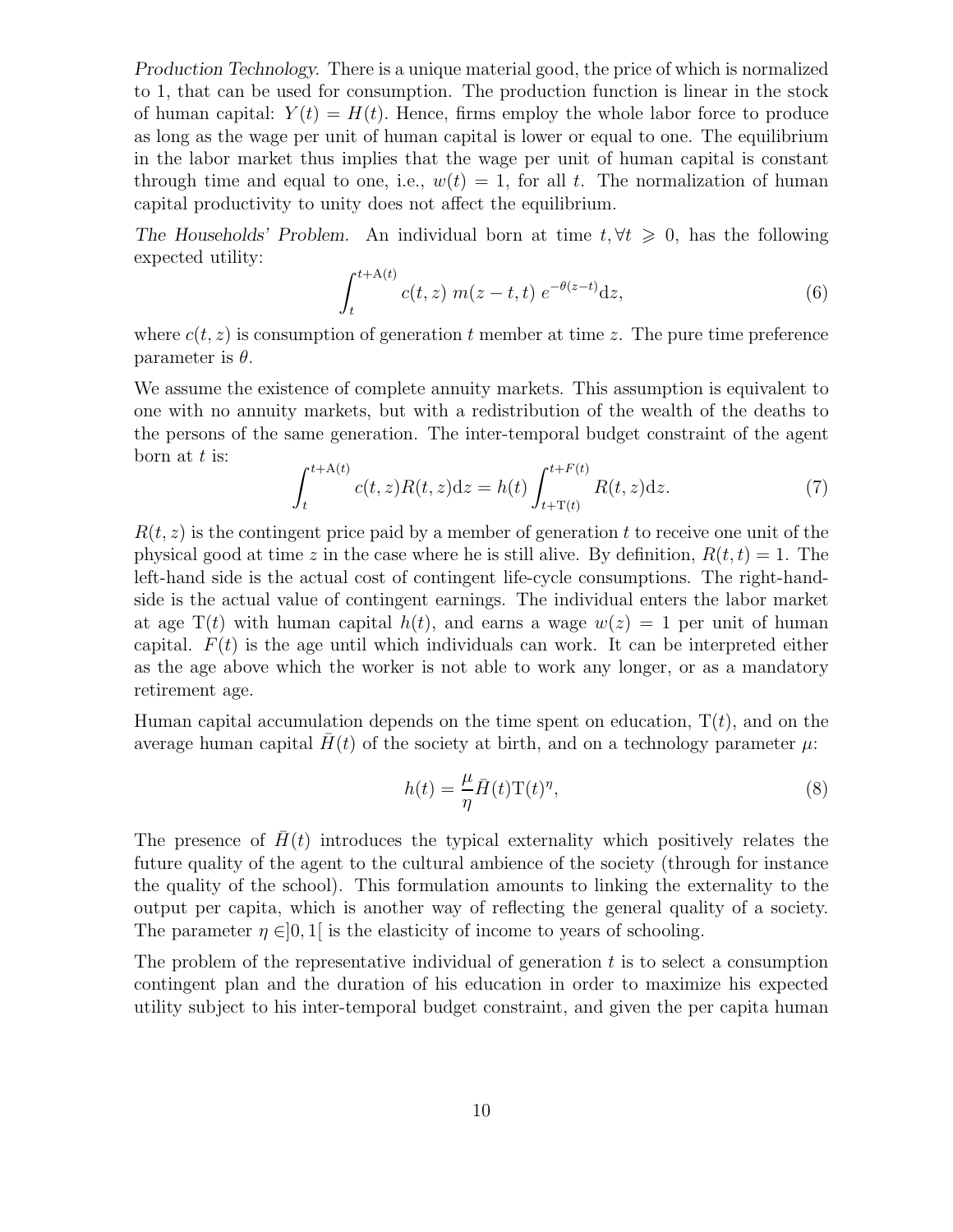capital and the sequence of contingent wages and contingent prices. The corresponding first order necessary conditions for a maximum are

$$
m(z-t,t) e^{-\theta(z-t)} - \lambda(t)R(t,z) = 0
$$
\n(9)

$$
\eta \mathcal{T}(t)^{\eta-1} \int_{t+\mathcal{T}(t)}^{t+F(t)} R(t,z) \, \mathrm{d}z - \mathcal{T}(t)^{\eta} \, R(t,t+\mathcal{T}(t)) = 0,\tag{10}
$$

where  $\lambda(t)$  is the Lagrangean multiplier associated to the inter-temporal budget constraint. Since  $R(t, t) = 1$  and  $m(0, t) = 1$ , we obtain from equation (9)  $\lambda(t) = 1$ . Using this in (8), we may rewrite contingent prices as

$$
R(t, z) = m(z - t, t) e^{-\theta(z - t)}.
$$
\n(11)

Equation (11) reflects that, with linear utility, contingent prices are just equal to the discount factor in utility, which includes the survival probabilities.

The first order necessary condition for the schooling time is (10). The first term is the marginal gain of increasing the time spent at school and the second is the marginal cost, i.e., the loss in wage income if the entry on the job market is delayed.

From (10) and (11) the solution for  $T(t)$  should satisfy:

$$
T(t) \; m(T(t),t) \; e^{-\theta T(t)} = \eta \int_{T(t)}^{F(t)} m(a,t) \; e^{-\theta a} \; da,\tag{12}
$$

where the right hand side represents the discounted flow of wages per unit of human capital. Notice that optimal schooling does not depend on the efficiency of education  $\mu$ ), because  $\mu$ ) affects symmetrically opportunity costs and benefits, but aggregate human capital will depend on it.

Aggregate Human Capital. The productive aggregate stock of human capital is computed from the human capital of all generations currently at work:

$$
H(t) = \int_{t-\overline{F}(t)}^{t-\overline{T}(t)} e^{n(z)z} m(t-z, z)h(z)dz,
$$
\n(13)

where  $t - \overline{T}(t)$  is the last generation that entered the job market at t and  $t - F(t)$  is the oldest generation still working at t. Then,  $\overline{T}(t) = T(t - \overline{T}(t))$ , and  $\overline{F}(t) = F(t - \overline{F}(t))$ . Accordingly, the size of active population is:

$$
P^{A}(t) = \int_{t-\overline{F}(t)}^{t-\overline{T}(t)} N(z) m(t-z, z) dz,
$$
 (14)

The average human capital at the root of the externality (8) is obtained by dividing the aggregate human capital by the size of the population given in (5):

$$
\bar{H}(t) = \frac{H(t)}{P(t)}.\t(15)
$$

The dynamics of human capital accumulation can be obtained by combining (8) with (13) and (15). To evaluate  $H(t)$ , for  $t \geq 0$ , we need to know initial conditions for  $H(t)$ , for  $t \in [-\overline{A}(0), 0[$ .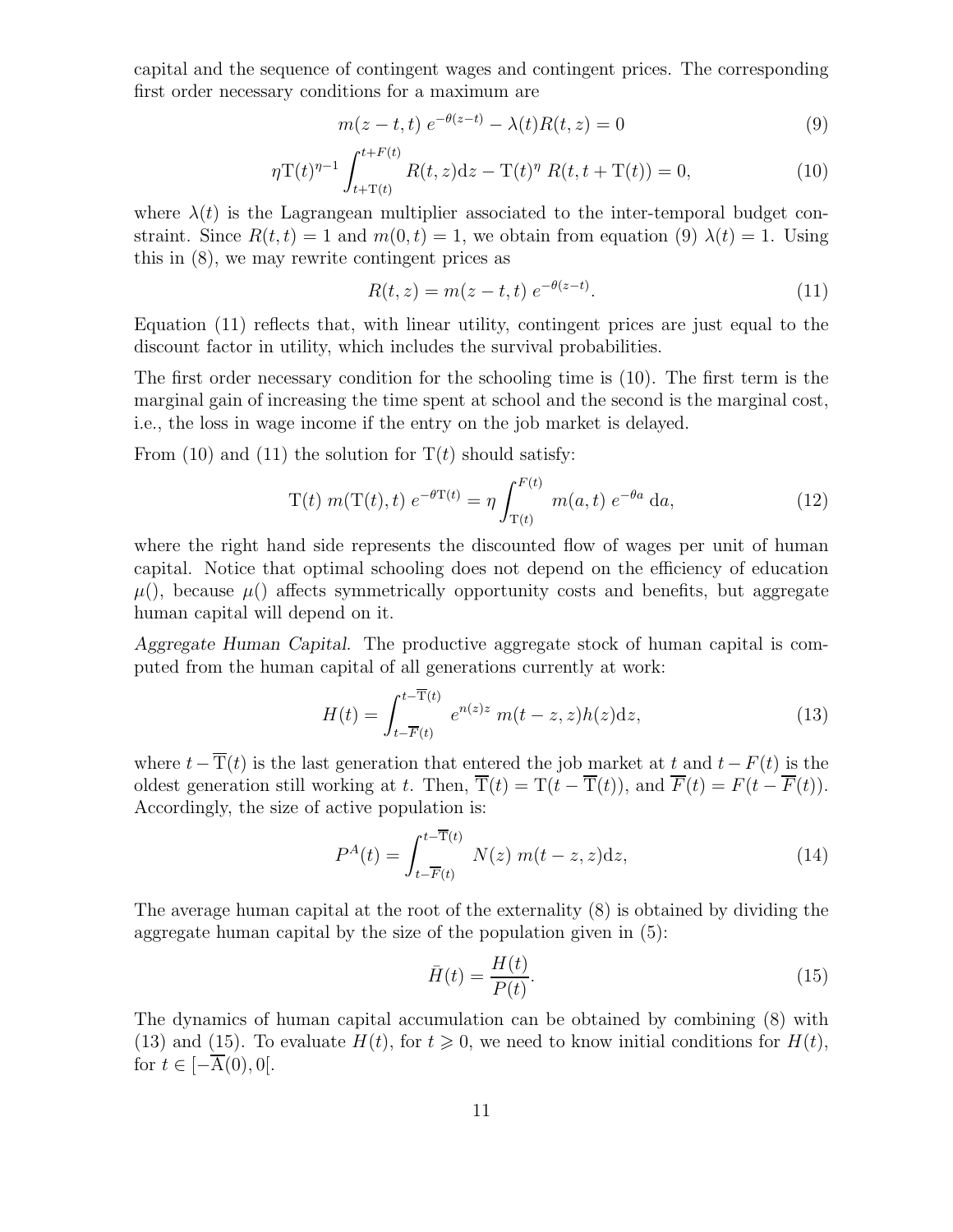### 2.2 Some Theoretical Results

In Boucekkine, de la Croix, and Licandro (2002) some interesting properties of the theoretical model have been derived. Let us provide the intuition for four of them.

**Property 1** A rise in life expectancy increases the optimal length of schooling.

A key property of the model is that a decrease in the death rates, or equivalently, an increase in life expectancy induces individuals to study more. This prediction is consistent with the joint observation of a large increase in both life expectancy and years of schooling during the last 150 years.

**Property 2** When demographic variables are constant through time, income grows at a constant rate.

There is thus a balanced growth path. The value of the long-run growth rate is a function of various factors, such as the efficiency of education  $\mu$ . Notice that the income of an individual does not grow over time; growth in the economy is linked to the appearance of new generations. Hence, the objective function of an individual is always finite.

**Property 3** A rise in life expectancy  $\Lambda$  has a positive effect on economic growth for low levels of life expectancy and a negative effect on economic growth for high levels of life expectancy.

Intuitively, the total effect of an increase in life expectancy results from combining three factors: (a) agents die later on average, thus the depreciation rate of aggregate human capital decreases; (b) agents tend to study more because the expected flow of future wages has risen, and the human capital per capita increases; (c) the economy consists more of old agents who did their schooling a long time ago. The two first effects have a positive influence on the growth rate but the third effect has a negative influence. Notice that the two last effects are still effective even if there is a fixed retirement age (which does not change with life expectancy) or if we had assumed that human capital becomes fully depreciated after a given age. This is due to the fact that a rise in life expectancy reduces the probability of dying during the activity period.

**Property 4** There is a growth-maximizing fertility rate  $N/P$ .

The model generates an interior  $N/P$ -maximizer for the per capita growth rate. More precisely, the functional relation between these two variables is hump-shaped. This feature relies on the vintage nature of the economy. Indeed, when fertility is relatively low, the share of retired workers in the population is relatively high. Increasing fertility thus increases the active population and the growth rate. However, when fertility is very high, the students are the main group in the population. Lowering fertility would then increase the active population. In the two extreme cases, very low and very high fertility, the size of active population compared to total population is small which depresses growth. There is thus a level of fertility which maximizes the activity rate. To this rate there corresponds a growth-maximizing demographic growth rate.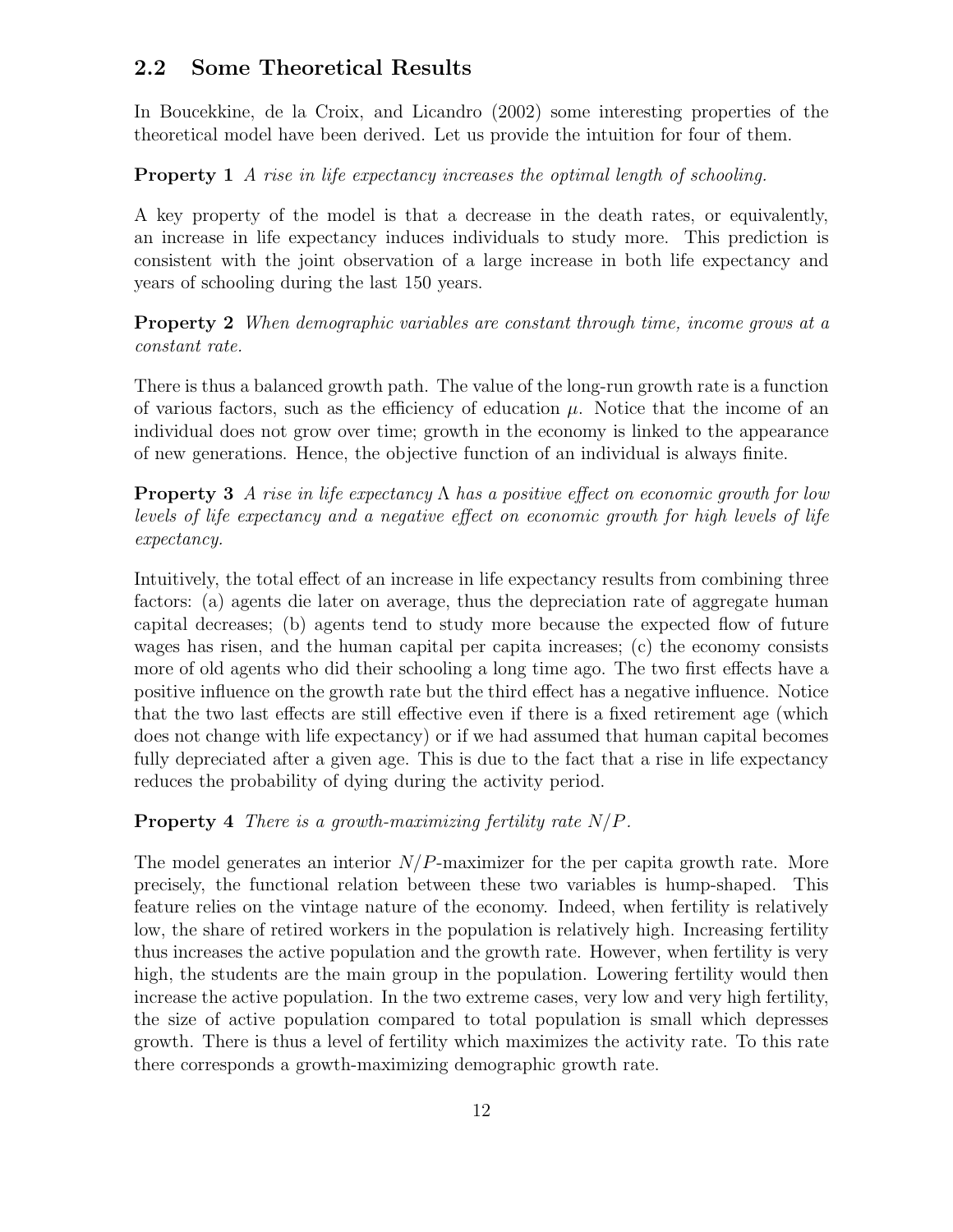Figure 8: Model's survival functions in 1750, 1860, 2000, 2050 and 2200



# 2.3 Calibration

We calibrate the demographic processes of the model on the population data presented in Section 1. In order to focus on adult mortality, we disregard the huge swings affecting infant mortality in the 17th, 18th and early 19th centuries. Accordingly, we will consider that the birth date in our model corresponds to age 10 in the data. One decision variable is affected by this time shift, the schooling time,  $T(t)$ . If the birth date is 10, one can legitimately argue that the true schooling time is not  $T(t)$ , but  $T(t) + T_0$ , where  $T_0$  is the time spent at school before 10. In our empirical assessment, we take into account this crucial aspect and replace  $T(t)$  with  $T(t) + T_0$  in the model. More precisely, we set  $T_0 = 4$ , which means that the representative individual has already cumulated four years of education at birth.

To calibrate the model, the exogenous processes  $\alpha(t)$ ,  $\beta(t)$ , and  $N(t)$  should be made explicit. We assume that all these processes follow a polynomial function of time. Polynomials of order 3 are sufficient to capture the main trends in the data. For the survival function processes  $\alpha(t)$  and  $\beta(t)$ , the parameters of the polynomial are chosen by minimizing the distance between the model's life expectancies at age 10 to 80 with their empirical counterparts. The implied survival laws for various years are reported in Figure 8.

The parameters of the process for  $N(t)$  are chosen so that the distance between the share of the age groups 10-15, 15-30, 30-50, 50-65, and 65+ in total total population  $P(t)$  and the observed levels is minimized.

For the risk free interest rate, we choose 3% per year, which sets  $\theta = 0.03$ .<sup>1</sup> The effective

<sup>&</sup>lt;sup>1</sup>Robustness analysis shows that the value of  $\theta$ , provided it remains small, does not influence the characteristics of our simulations.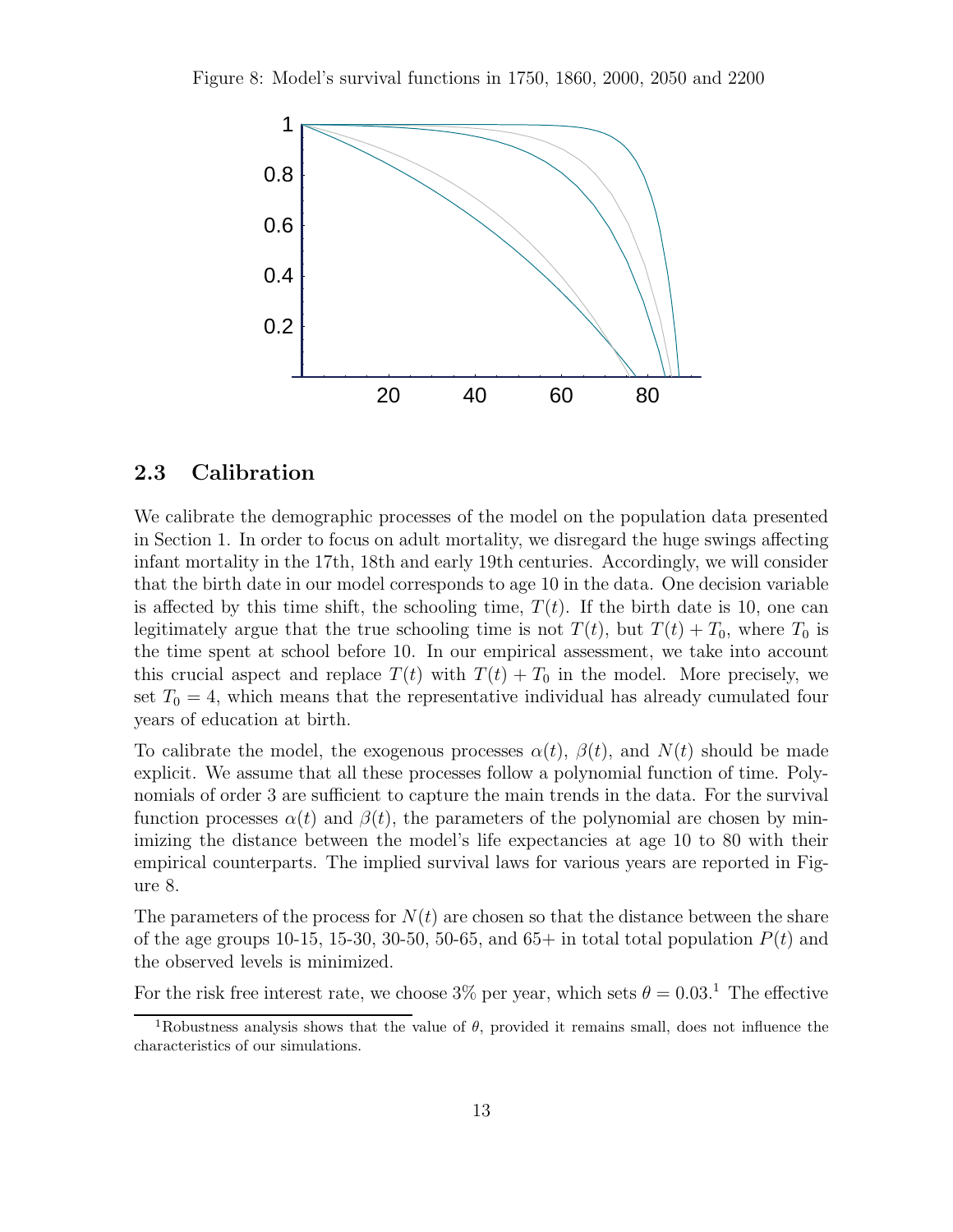retirement age  $F(t)$  is set constant to 53 (that is age 63). This number is in accordance with the estimate of the effective retirement age by Blondal and Scarpetta (1997) on the recent past. Since we do not have more information on its historical value, we keep it constant through time.

A value for the elasticity of income to schooling could be drawn from the estimations of the wage equations (see the discussion in de la Croix and Doepke (2003)) which yield a value  $\eta = 0.6$ . This value, though, is correct only for the recent years; it is very likely that the return to education was lower in the past. We therefore use the model to compute an elasticity that is in line with the actual length of education reported in Section 1. This amounts to solve equation (12) for  $\eta$  after having replaced  $T(t)$  by the observations. Once we have computed a series for  $\eta$ , we smooth it by estimating a polynomial of order three in time, to eliminate the short/medium run variations we are not interested in. In Table 2 the evolution of  $\eta$  is reported.

Table 2: Elasticity of income to schooling

| year | η    |
|------|------|
| 1800 | 0.18 |
| 1850 | 0.22 |
| 1900 | 0.31 |
| 1950 | 0.41 |
| 2000 | 0.50 |
|      |      |

Hence, the observed increase in educational attainment cannot be entirely explained by higher longevity; one also needs an increase in the return to schooling. If mortality decrease had been the only factor, assuming a constant  $\eta = 0.5$ , schooling would have increased by only 1.75 years, which represents 20% of the total increase of 9 years (from 4 to 13). The other 80% needs to be explained by other factors increasing the return to education, such as skill-biased technical progress, public funding of education etc.

Another parameter that is likely to have changed over two centuries is the parameter  $\mu$ affecting the efficiency of education. Here we want to reflect the idea of "populationinduced" technical progress as in Galor and Weil  $(2000)$ , Lagerlöf  $(2003)$ , and Boucekkine, de la Croix, and Peeters (2007). This assumption is meant to capture a positive effect in more dense populations of transmission of skills and knowledge, i.e. in regions with shorter geographical distance between people. To calibrate the the changes in this process, we follow Lagerlöf (2006) by assuming that population exerts a positive effect only in a certain range. We therefore calibrate a process of the form:

$$
\max [\mu_0, \mu_1 + \min[\mu_2 P_t^A, \mu_3]] .
$$

The parameters are chosen so that the distance between the growth of income per capita along the balanced growth path in 1760, 1835, 1865, 1895, 1925, 1955 and 1985 and the growth rate estimated by Maddison over the corresponding 30 year periods is minimized. The implied level of efficiency is plotted as a function of time in Figure 9. We observe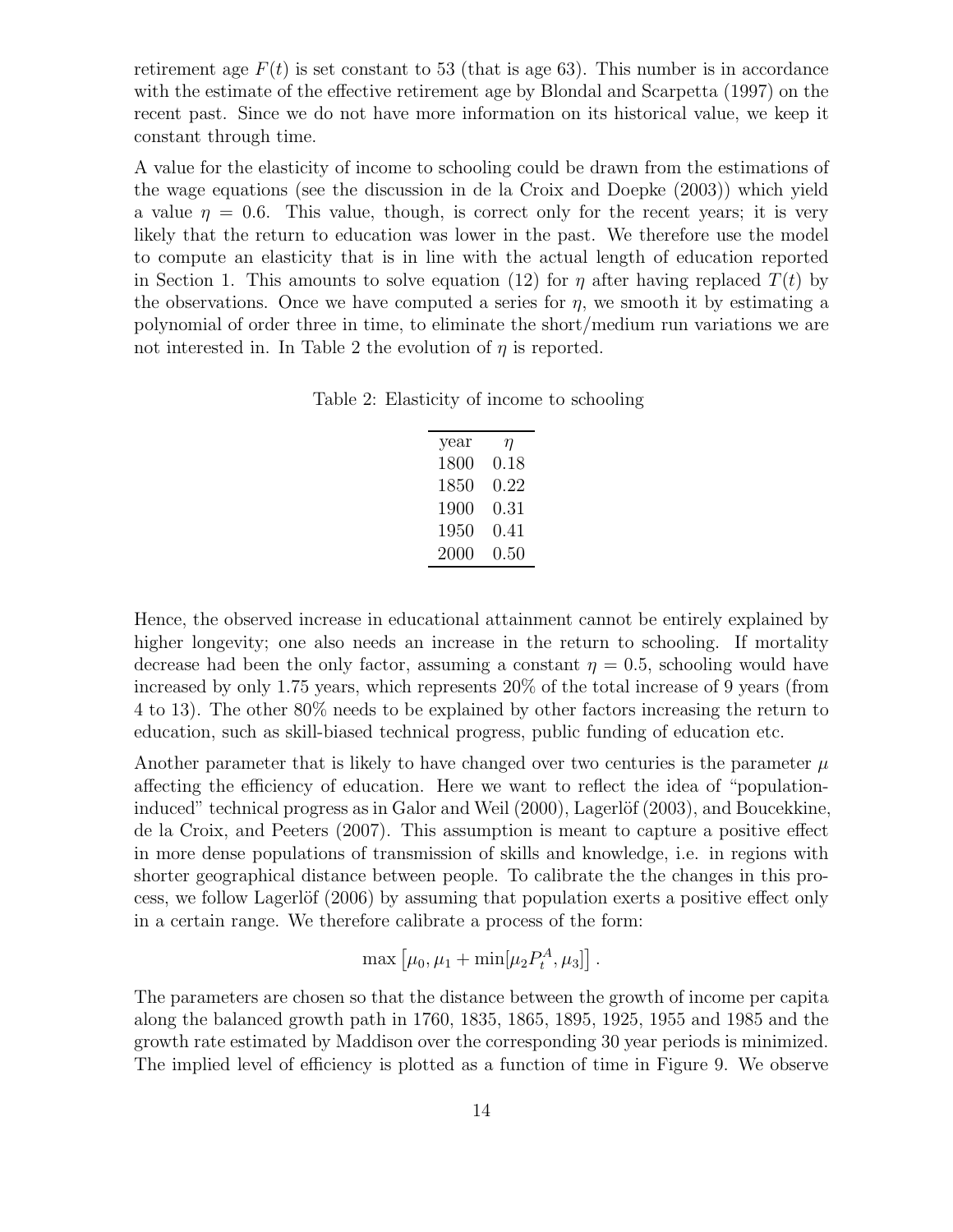Figure 9: The efficiency level  $\mu$  of education over time.



Table 3: Simulated annual growth rate of income per capita

| year | growth rate | year | growth rate |
|------|-------------|------|-------------|
| 1800 | 0.288       | 2050 | 2.122       |
| 1850 | 0.684       | 2100 | 1.917       |
| 1900 | 1.660       | 2150 | 1.765       |
| 1950 | 2.203       | 2200 | 1.698       |
| 2000 | 2.203       | 2250 | 1.627       |

that the efficiency of education starts to rise around 1820 once population passes a given threshold; in the middle of the twentieth century, productivity stops increasing, and the scale effect does not play any role further.

### 2.4 Simulation results

We run our simulation assuming that the economy was on a balanced growth path prior to 1750. Then we use the method proposed by Boucekkine, Licandro, and Paul (1997) to solve models with differential-difference equations. The simulation covers the period 1750-2300. The simulation and projection results of income per capita are analyzed in depth in Section 4. We limit here the discussion to the results in terms of growth rates presented in Table 3.

Growth starts from very low levels in the eighteenth century, accelerates during the nineteenth century, reaches a maximum in 1963 with 2.293% and then declines. It does not revert to the pre-industrial level however, since permanent changes in the return to education and in productivity have occurred. In 2250, the model yields a growth rate similar to the one in the beginning of the twentieth century. This can be seen as the cost of aging.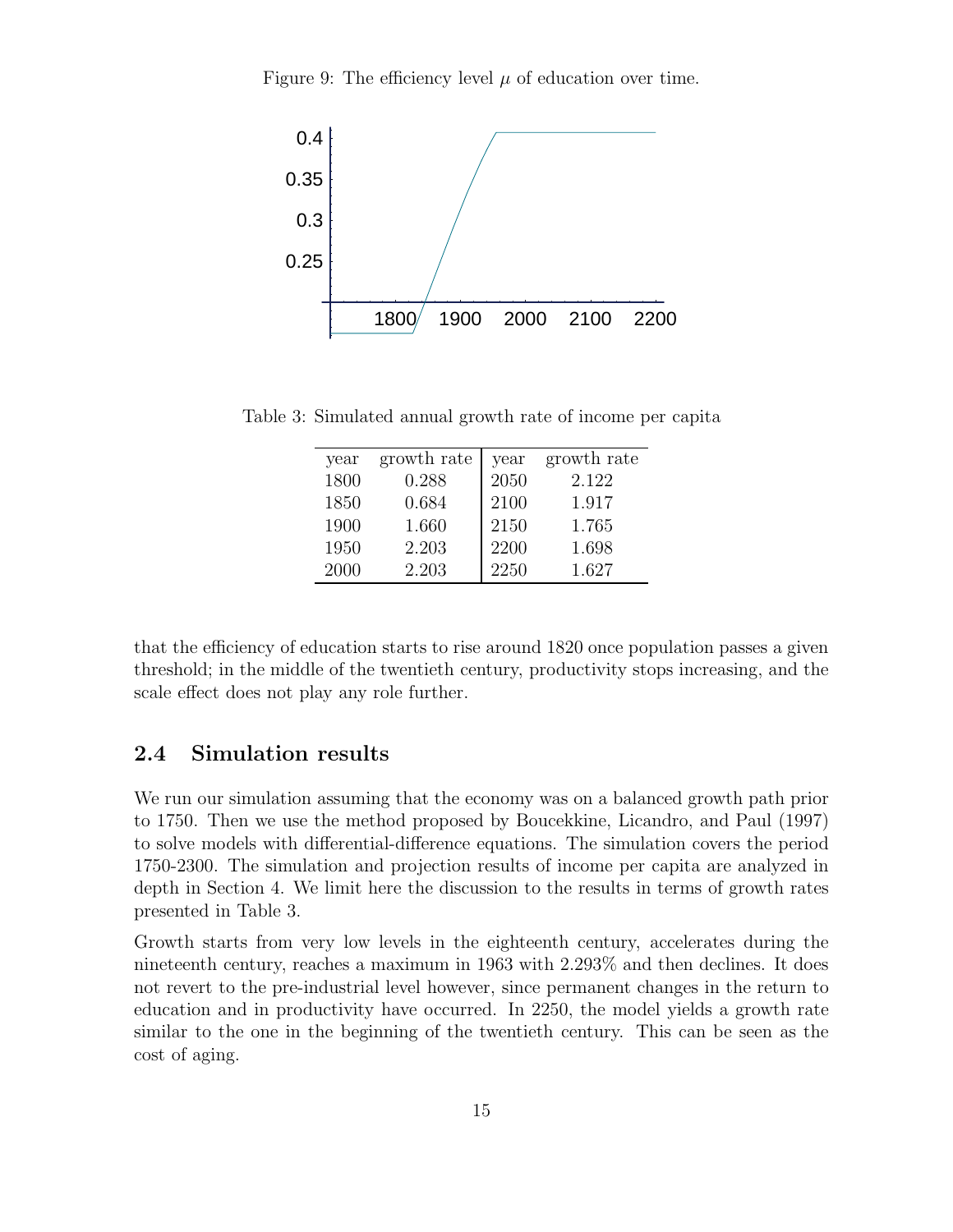

Figure 10: Income per capita (logs): baseline and constant mortality scenario

Figure 11: Income per capita (logs): baseline and exogenous growth

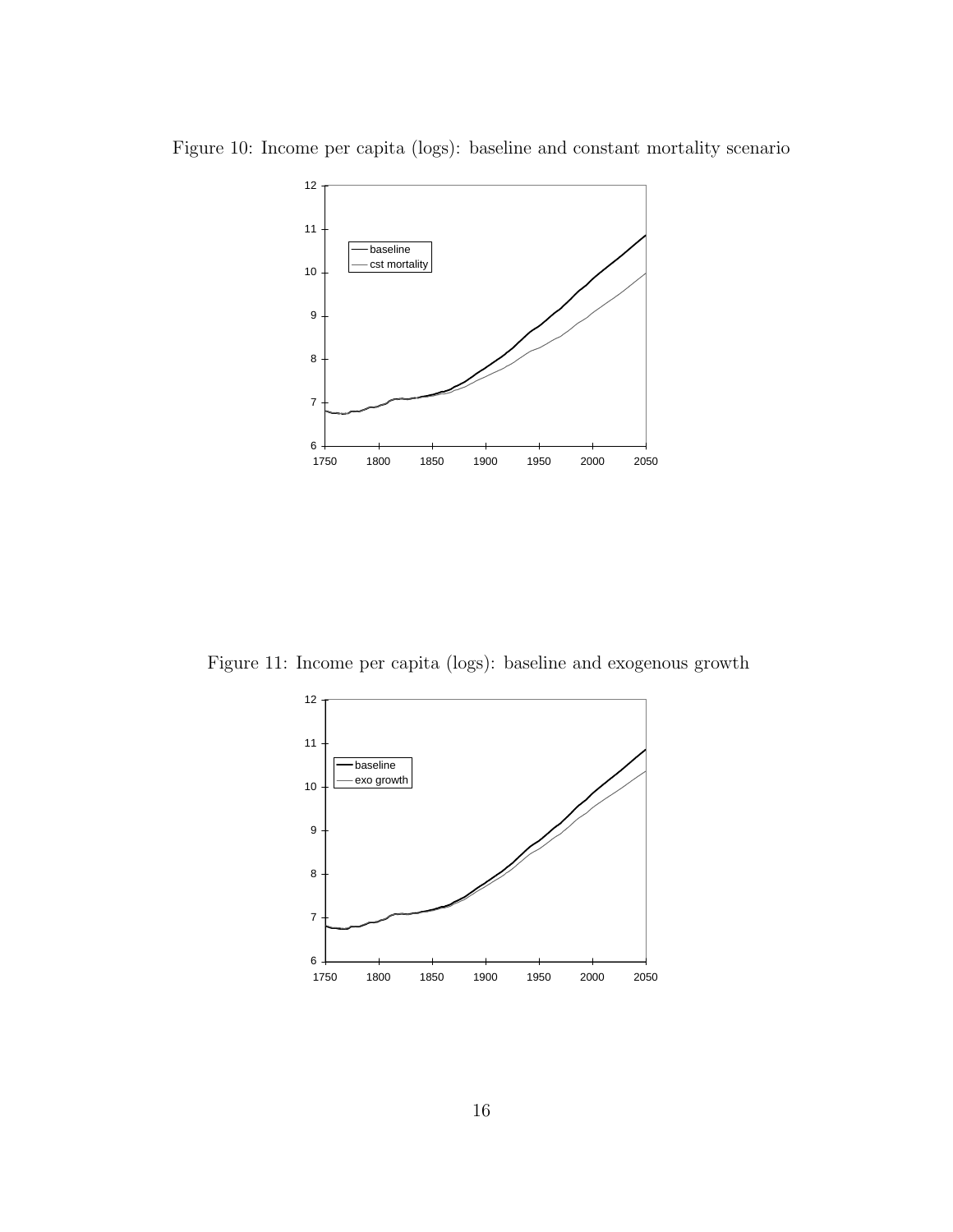Before moving to the demographic dividend model, we address two specific questions. a) What would have happened if longevity stayed at the 1750 level ? b) Is the endogenous growth assumption crucial for our results ?

To answer the first question, we run a counterfactual experiment by keeping the parameters  $\alpha$  and  $\beta$  at their 1750 level. This has several implications. First, incentives to invest in education are reduced, and the length of schooling will never go beyond 11 years (7+4) instead of 13 in the baseline simulation. Second, active population will be much lower, implying that the effect of scale on productivity is now smaller. Third, the age structure of the population is modified, with fewer old persons at all dates. The total effect of these factors is to depress income per capita compared to the baseline simulate after 1870. Figure 10 compares the baseline simulation with the counterfactual experiment. In 2000, GDP per capita would be 55% lower if mortality was at its 1750 level.

The role of endogenous growth can be understood by changing very slightly the specification of equation 8. Assume instead that human capital follows:

$$
h(t) = \frac{\mu(t)}{\eta(t)\rho} \bar{H}(t)^{\rho} \mathcal{T}(t)^{\eta(t)}
$$
\n(16)

With  $0 < \rho < 1$ , the externality is weaker, and, in the absence of exogenous technical progress, the long-run growth rate of the economy is zero. Figure 11 shows the resulting income per capita compared to the baseline if we set  $\rho = .98$  without changing anything else. In the beginning it makes little difference, but as time passes, the improvements in mortality and in technology yield less persistent results. In 2000, GDP per capita is lower than the baseline by 28%. For the future, the fact that  $\rho$  is below 1, even by a very small amount, matters a lot. The gap to the baseline is widening sharply after 2000 and income per capita with  $\rho = .98$  will stop growing asymptotically (In 2300, the end of our simulation, it is still growing at 1% per year).

# 3 The Demographic Dividend Model

The above section has demonstrated that an endogenous growth model can be used to mimic the effect of observed shifts in mortality, fertility, and age structure on the Swedish long-term per capita income growth. This gives a strong theoretical underpinning to the proposition that demographic change is a key element in the economic development process. Endogenous growth models incorporating demographic elements are not, however, the only approach to assess the importance of demographic factors in the analysis of economic growth. A more direct approach has been to incorporate demographic measures such as life expectancy and measures of age structure in Barro-type, cross-country growth regression. In general, demographic variables have been shown to have strong and significant effects on per-capita income growth in these estimations. A relevant question, therefore, is if a dividend model would be able to account for longterm economic growth in countries that experienced the demographic transition already in the 19th and early 20th century?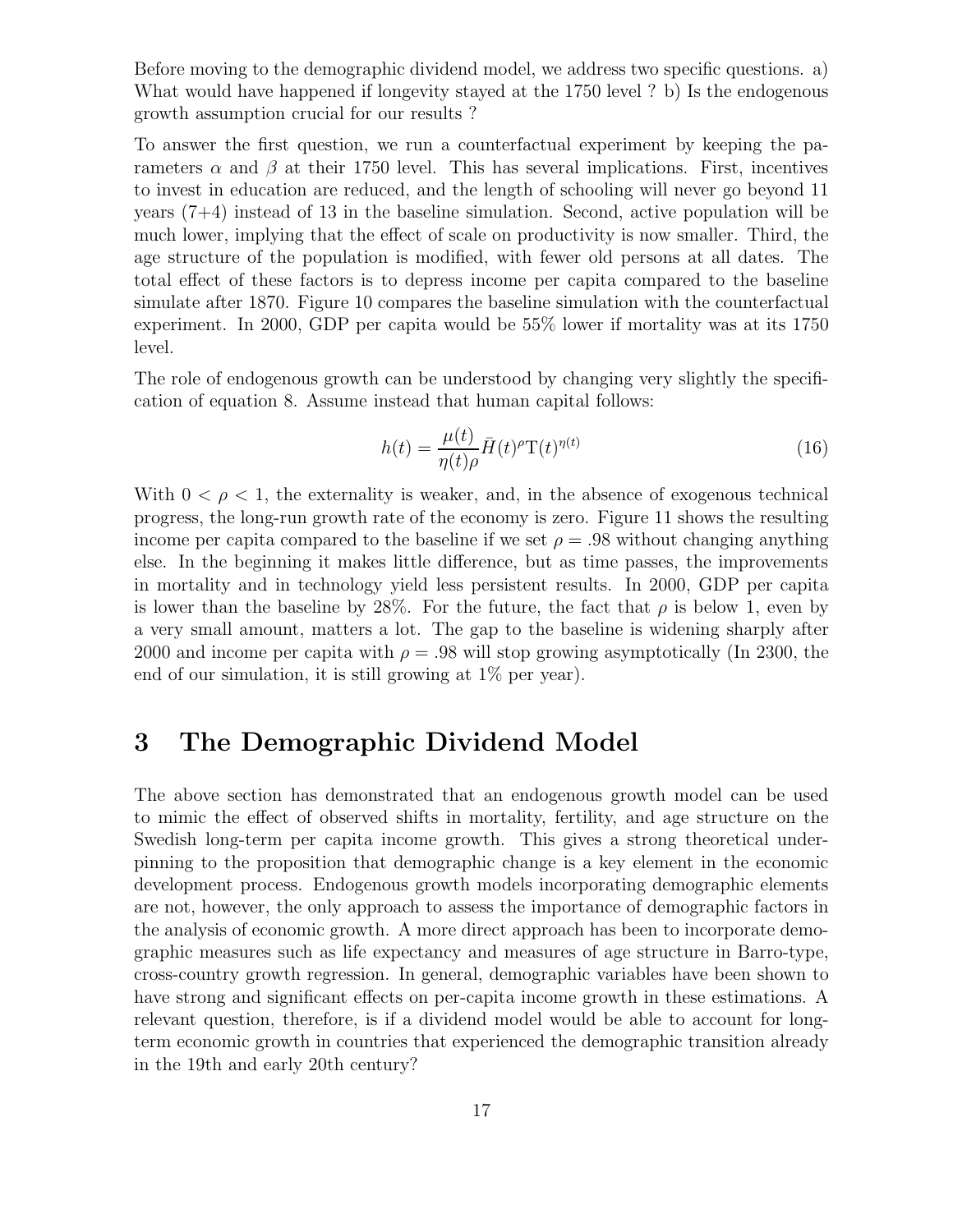One way to answer this question would be to estimate a time series regression on the long-term demographic and GDP data of a country with an early demographic transition. There are many problems to that approach however: structural breaks, persistence in both dependent and independent variables, and high collinearity among independent variables. It is therefore a risk that the demographic effects on income growth are drowned by such problems. Therefore, the approach taken here is, instead, to employ an empirical dividend model that has been estimated on modern, global, cross-country panel data to backcast Swedish per capita income growth back to 1750. The backcast can then be compared to the available empirical estimates of Swedish per capita GDP as well as to the simulated path of per capita income presented in the preceding section.

Such a backcast, using a model estimated on a different data set, does in fact represent an out-of-sample test of the stability of the original model. An evaluation of the backcastingperformance of the dividend model, therefore, will not only cast light on the possible importance of demographic factors in Swedish economic development. It also shows whether the information from currently developing countries is useful for describing historical experience. Furthermore, such historical stability would add credibility to long-term forecasts by increasing the likelihood of continued stability.

### 3.1 A Cross-Country Estimation

At least three arguments underscore the importance of age structure for per capita income. One is the savings argument. In countries with high child-dependency rates, savings rates will be low and this may lead to low productivity if domestic capital formation is constrained by savings. This argument was first put forward by Coale and Hoover (1958). Second, a high dependency rate implies a low worker per capita ratio and this should lead to a lower per capita income in a direct way by a pure accounting effect. Kelley and Schmidt (2005) summarize this argument and review much of the demographic dividend literature up to date. Third, as demonstrated by Lindh and Malmberg (1999) on OECD data age structure within the working-age population is also of importance.

The dividend model here uses levels of per capita GDP instead of growth rates as dependent variable and age shares instead of age group growth rates as explanatory variables. That is, a level regression is used instead of a first-difference estimation. An argument for using a level-specification is evidence showing co-integration between GDP and age structure in a OECD sample (Osterholm  $(2004)$ ). This implies that standard least square estimates of coefficients are superconsistent. If the cointegration assumption does not hold a potential problem is that an estimation using non-stationary time-series can result in a spurious regression. However, in a panel context, this problem is substantially ameliorated (Phillips and Moon (1999)). More important, our intention is to use the regression results for out-of-sample backcasting. Failure to produce a successful backcast immediately expose any spurious regression problem.

Dividend models, typically, also includes life expectancy as one of the explanatory variables. First, increasing life-expectancy is likely to increase savings by increasing the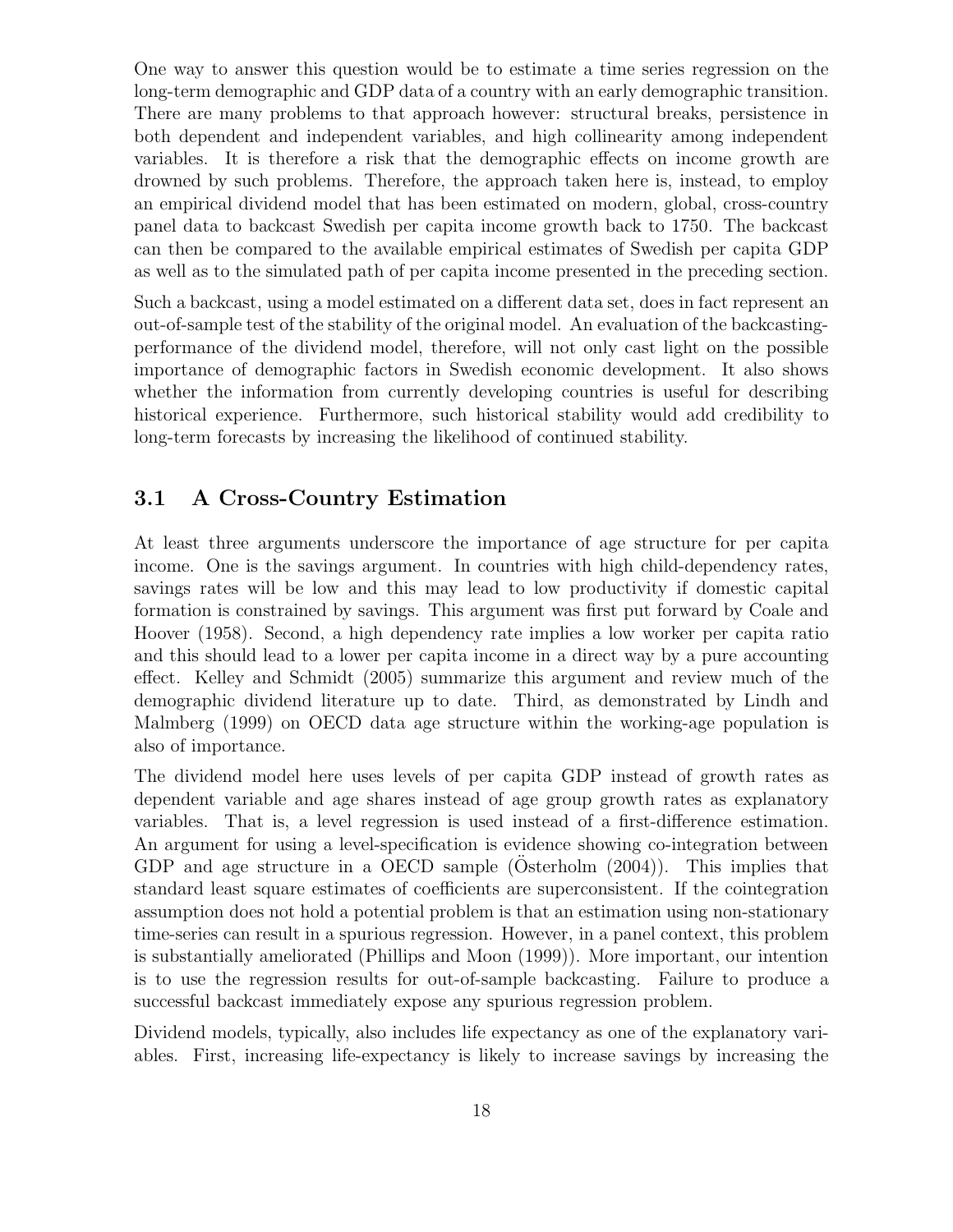risk for survival into old age dependency. Second, higher life expectancy increases the expected return of education. The theory in the previous section has focused on this latter mechanism and left out physical capital. However, a capital externality with lifecycle saving would work in a rather similar way and we will not here attempt to identify these effects separately. From the theory we would expect that increases in the share of the active population are associated with higher income, and more so the higher levels life expectancy reaches, up to the point where the increase in life expectancy mainly increases the retired population. For a single time series changing life-expectancy is reflected directly in the age structure and we would not expect to be able to identify separate effects from increasing longevity and growing shares of elderly in the population. In the country panel with observations from different stages of the demographic transition the effects of different age shares on GDP will shift over time as increasing length of education and increasing longevity pushes the effective working ages upwards. By interacting age group shares with life-expectancy this expected gradual drift in age effects can be compensated and age effects are estimated as varying with life-expectancy.

# 3.2 Data and Specification of Model

The details of the cross-country estimation together with extensive regression diagnostics have been presented in Lindh and Malmberg (2004). The presentation here, therefore, will concentrate on the main features of the model.

Our economic data are taken from Penn World Table Version 6.1, Center for International Comparisons at the University of Pennsylvania (CICUP), October 2002. We use 111 countries which had coherent data for at least the period 1961-1996 using the variable RGDPCH (the chain indexed PPP-adjusted real GDP estimate) which is available for many countries since 1950. We deleted countries with shorter time series both because we wanted to maintain a reasonably balanced panel and because we know from time series estimation that too short time series are unreliable when estimating the correlations to age structure. Demographic variables, stretching from 1950 up to the end of the 1990s are from UN World Population Prospects (2000) from which we also have consistent projections up to 2050.

Our estimation model allows for a panel regression with the logarithm of per capita GDP, y, as dependent variable predicted by the independent demographic variables: the logarithms of age shares,  $a$ , and the logarithm of life expectancy at birth,  $t$  being the time period, and including interaction terms between life expectancy,  $e_0$ , and age shares to catch the upward drift in the economically active period of the life cycle:

$$
y_{it} = \alpha \log e_{0it} + \sum_{k=0-14}^{65+} (\beta_k + \gamma_k \log e_{0it}) a_{kit} + \eta_i + \nu_t + \varepsilon_{it}
$$
 (17)

We allow for country-specific intercepts through  $\eta_i$  and  $\nu_t$  accounts for time-specific effects. A potential problem is that life expectancy is highly correlated with age structure,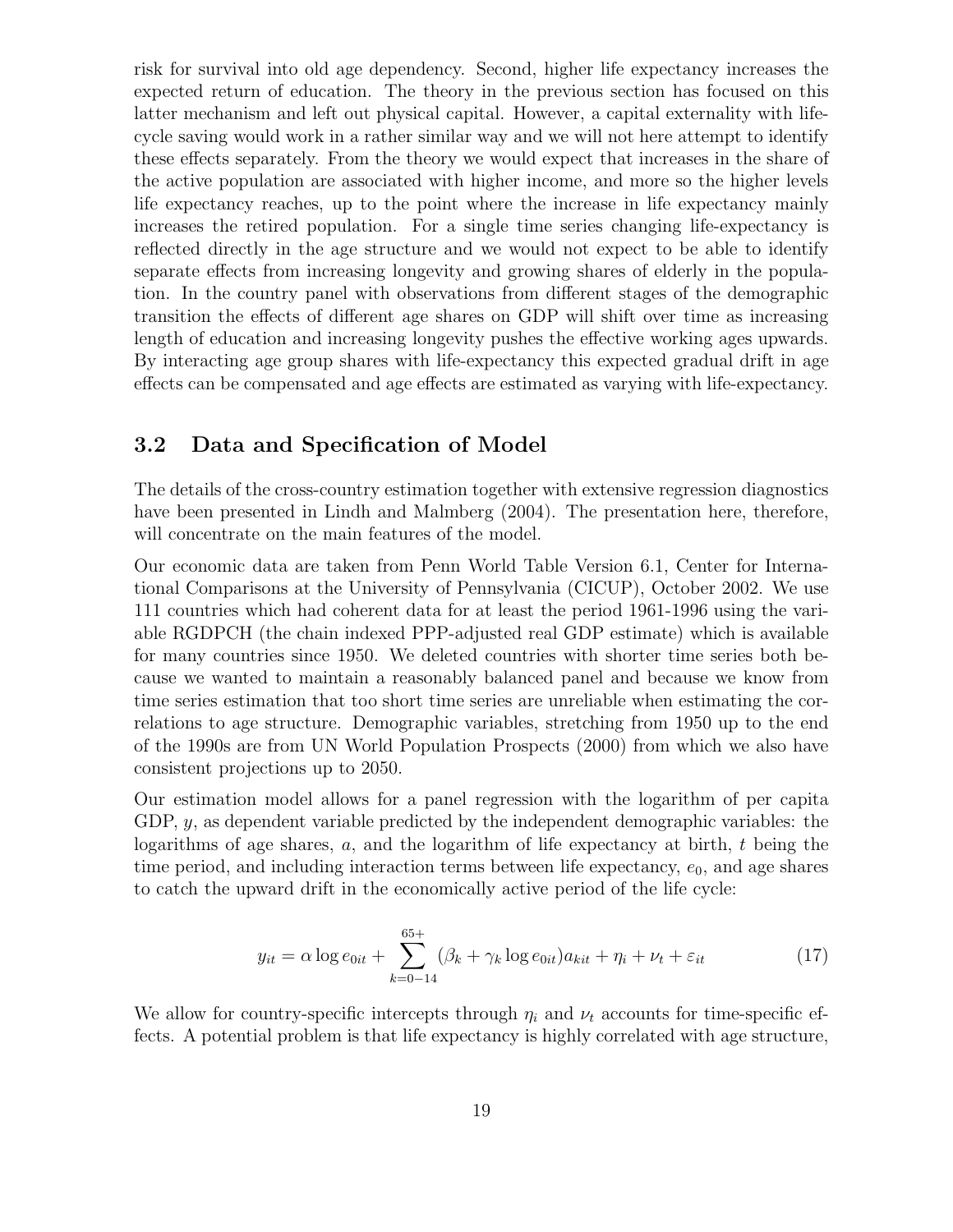especially the size of older groups, and more seriously with the interaction terms themselves. However, checking the correlation matrix it turns out that log life expectancy is more strongly correlated (about 0.8) with log GDP per capita than with any of the age share variables. Recursive estimation proves that the parameter estimates are robust and stable given that the time series dimension is long enough.

The demographic variables are lagged one step to ensure that they are pre-determined, but these variables are highly persistent so this does not make much difference. Endogeneity therefore may still be an issue for any structural interpretation of the coefficients but for the purpose of forecasting, or in this case backcasting, bias has to be traded for precision anyway. Using instrumental variables thus becomes less of a choice even if we had been able to find good instruments.

Without the interaction terms GDP per capita would be described by a Cobb-Douglas index of age shares and life expectancy to capture "technological change". This is thus essentially a standard production function specification where we use population shares as substitutes for production factor intensities and the interaction with life expectancy to catch cross effects with human and physical capital, or if you like knowledge capital. The logarithmic form ameliorates problems with heteroskedasticity and also makes it possible to include the whole distribution of age shares in the fixed effect estimation, since the exact linear dependence of the full set of age group shares is broken.

Based on previous work (Lindh and Malmberg (1999)) an aggregation of age groups to children 0-14, young adults 15-29, mature adults 30-49, middle aged 50-64, and old age 65+ is known to work well in growth equations for the OECD without running into collinearity problems. This corresponds roughly to the age intervals in which humans are first dependent on parents, second finding their place in adult life and forming a family, third raising their family, fourth preparing for retirement and fifth retiring. The limits for these functional groups are, of course, not exact. They vary both with time and culture, as well as the institutions that transmit and govern the economic effects of each age group. Nor do we expect effects to be uniform within the limits. This specification is thus a pragmatic approximation for estimating growth effects from the continuous age distribution. The age distribution in turn proxies for the actual functional changes in behavior and resources over the life cycle which are the real causes for the GDP effects.

### 3.3 Parameter Estimates of the Dividend Model

To simplify the out-of-sample tests below, we have only used data up to 1996 in the estimations reported in Table 4. The estimates show that life expectancy is positively correlated with per capita income. The estimates of interaction effects also indicate that the basic hypothesis is valid; life expectancy modifies the correlation with demographic age structure by shifting life phases. In Figure 12 we visualize this shifting pattern of age elasticities on income that is implied by the interaction model. The effect of young and mature adults decreases with life expectancy while the negative effects of dependents tend to decrease also. This shifts the hump of the life cycle pattern upwards and makes it flatter and less pronounced as life expectancy rise. This might indicate that increasing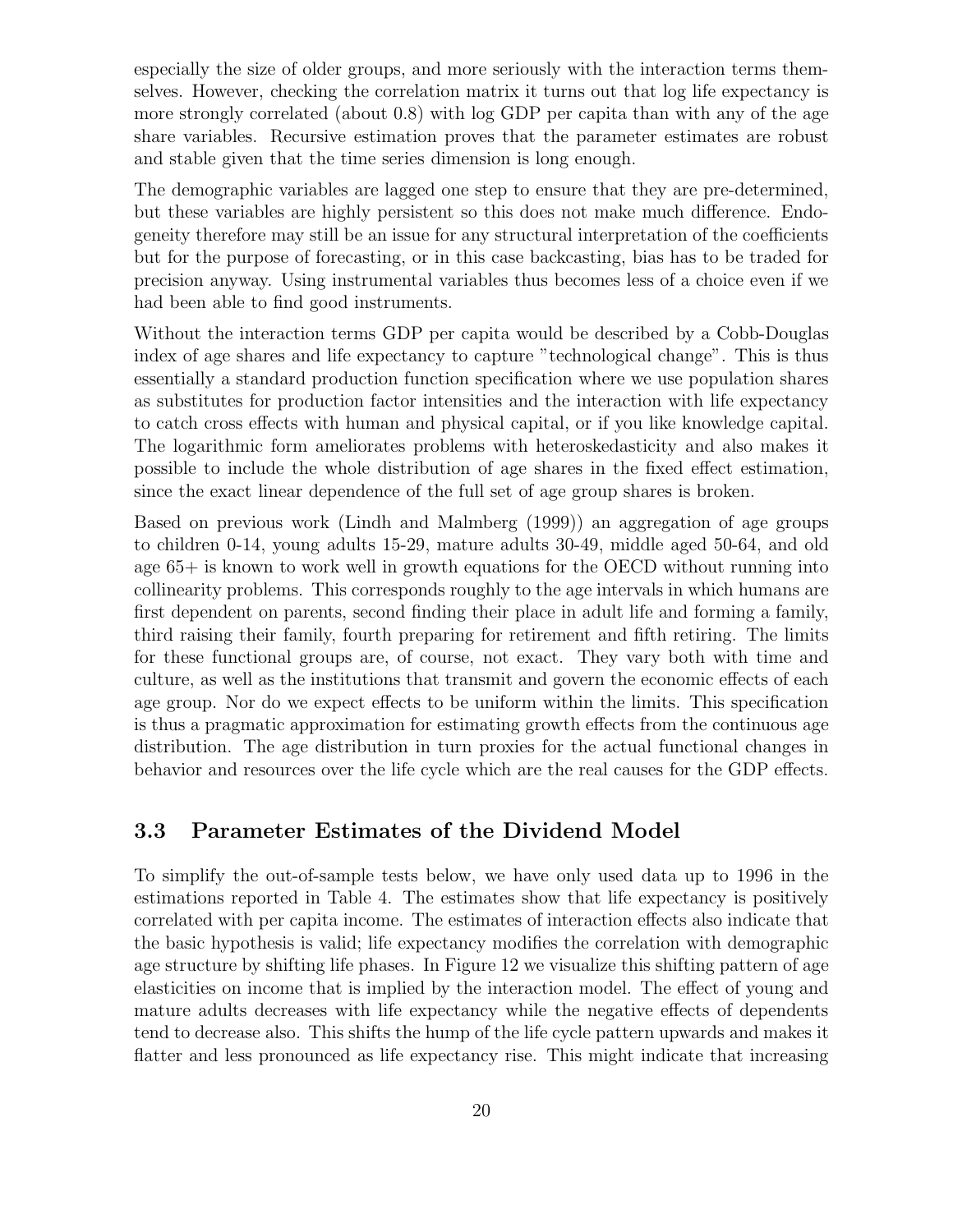|                  | $\alpha, \ \beta_k$ | $\gamma_k$ |
|------------------|---------------------|------------|
|                  |                     |            |
| $\log e_0$       | $\; 5.412$          |            |
|                  | (2.38)              |            |
| $\log a_{0-14}$  | -5.45               | 1.062      |
|                  | (3.01)              | (0.69)     |
| $\log a_{15-29}$ | 3.704               | $-0.872$   |
|                  | (2.25)              | (0.52)     |
| $\log a_{30-49}$ | 3.800               | -0.831     |
|                  | (1.79)              | (0.42)     |
| $\log a_{50-64}$ | 0.251               | 0.017      |
|                  | (1.02)              | (0.24)     |
| $\log a_{65+}$   | -7.597              | $1.873\,$  |
|                  | (0.65)              | (0.16)     |
|                  |                     |            |
| $R^2$            | $\cdot$ . 1<br>r    | 0.964      |

Table 4: Estimates of Equation (17)

Note: Model with fixed time and country effects. Bold face indicates that the estimates are significantly different from zero on the 5 percent level. Standard errors are adjusted for the unbalanced panel.

length of education in low mortality populations reduces positive effects from young adults while increasing them for middle aged and even perhaps for the elderly. The latter conclusion is highly uncertain due to the collinearity issue between children and elderly although it is intriguing that we actually see a trend in that direction.

At low and medium levels of life expectancy the age effects on per capita income are dominated by the balance between children and young adults. Child-rich populations tend to be poor whereas countries with declining child dependency and an expanding young adult population enjoy rising per capita income. At higher levels of life expectancy it is instead a high share of middle age adults (30-49 and 50-64 years old) that ensure good economic prospects.

# 4 Long-term Growth in Sweden: an Evaluation

To generate a Swedish projection for the period 1751-2050 we use demographic data taken from the Human Mortality Database (Berkeley and Rostock). We have updated with the latest estimates (fall 2004) up to 2003 and projections up to 2050. Using the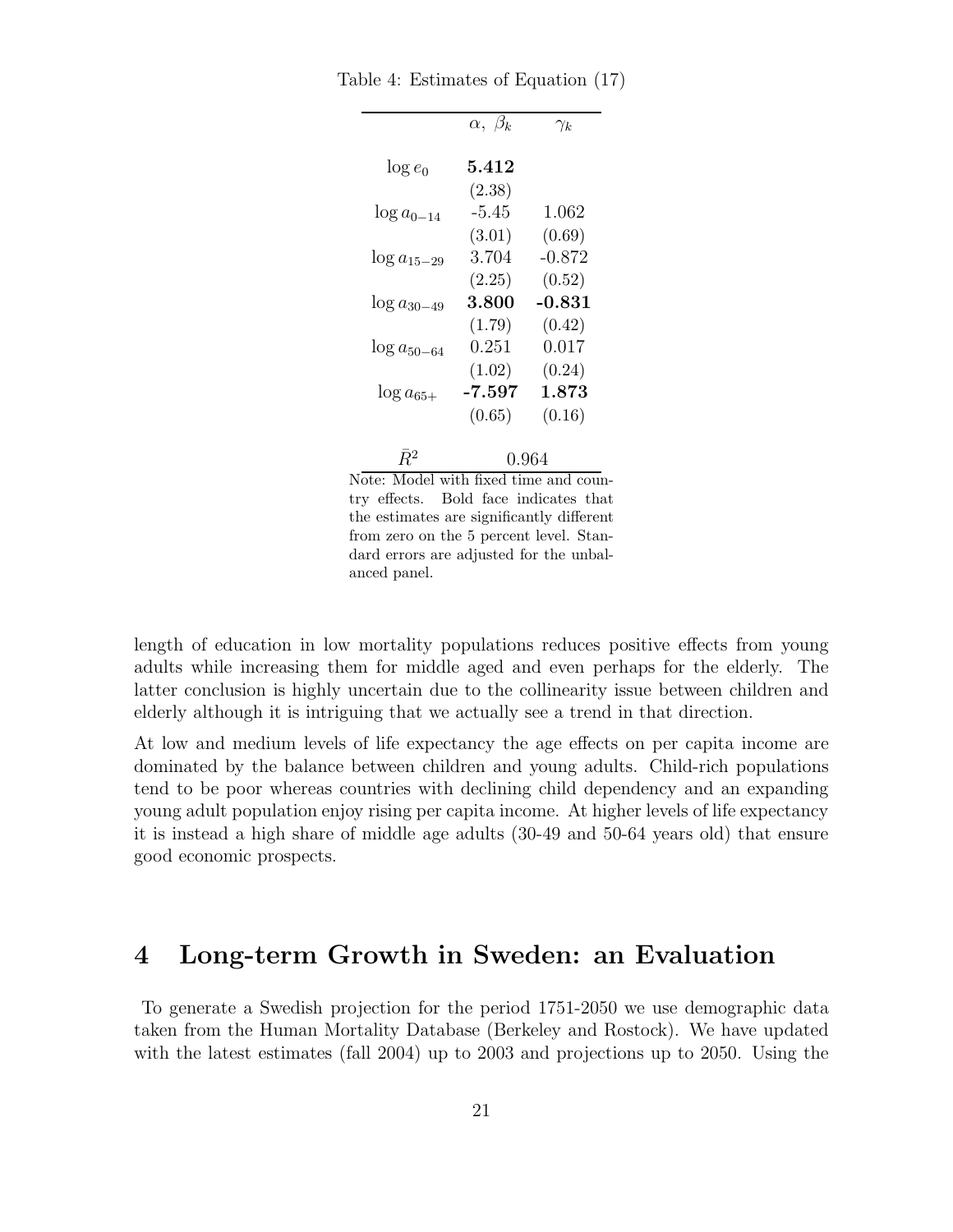

Figure 12: The pattern of shifting age elasticities from the heterogeneous model

coefficients of the interaction model in Table 4 columns 2 and 3 it is then trivial to make the projection. However, since mortality data and thus life expectancy is very volatile in the historical data we have used the same smoothed series that were used in the simulation part. The confidence intervals have been computed in the standard way only taking account of parameter uncertainty and assuming a normal distribution.<sup>2</sup>

Figure 13 shows the projections both backwards and forwards with 95 percent prediction intervals and compared to two of the historical estimates presented in Section 2.<sup>3</sup> The historical estimates and the simulated curve fall (barely) within the confidence intervals but the 19th century projection part underestimates growth in the second half of that century and misses part of the high growth take-off, whether that takes place in the 1860s, as indicated by Maddison, or in the 1890s, as Edvinsson shows. There is slightly less curvature in the simulation path compared both to the projection from the world sample and historical estimates and actual data, at least in the latter part of the period. Within the period 1870 to 1950 the projections of both models are very close to historical estimates data and quite well centered within the prediction bands. Since the simulation has been calibrated on the Maddison estimates it is not surprising to see that there is

<sup>&</sup>lt;sup>2</sup>The projections in the graphs below were therefore adjusted to fit exactly to the Penn data at the endpoints of the interval, both forward and backwards by ratio linking in 1951 and 1998.

<sup>&</sup>lt;sup>3</sup>We use two historical estimates to better grasp the uncertainty surrounding GDP per capita before World War II.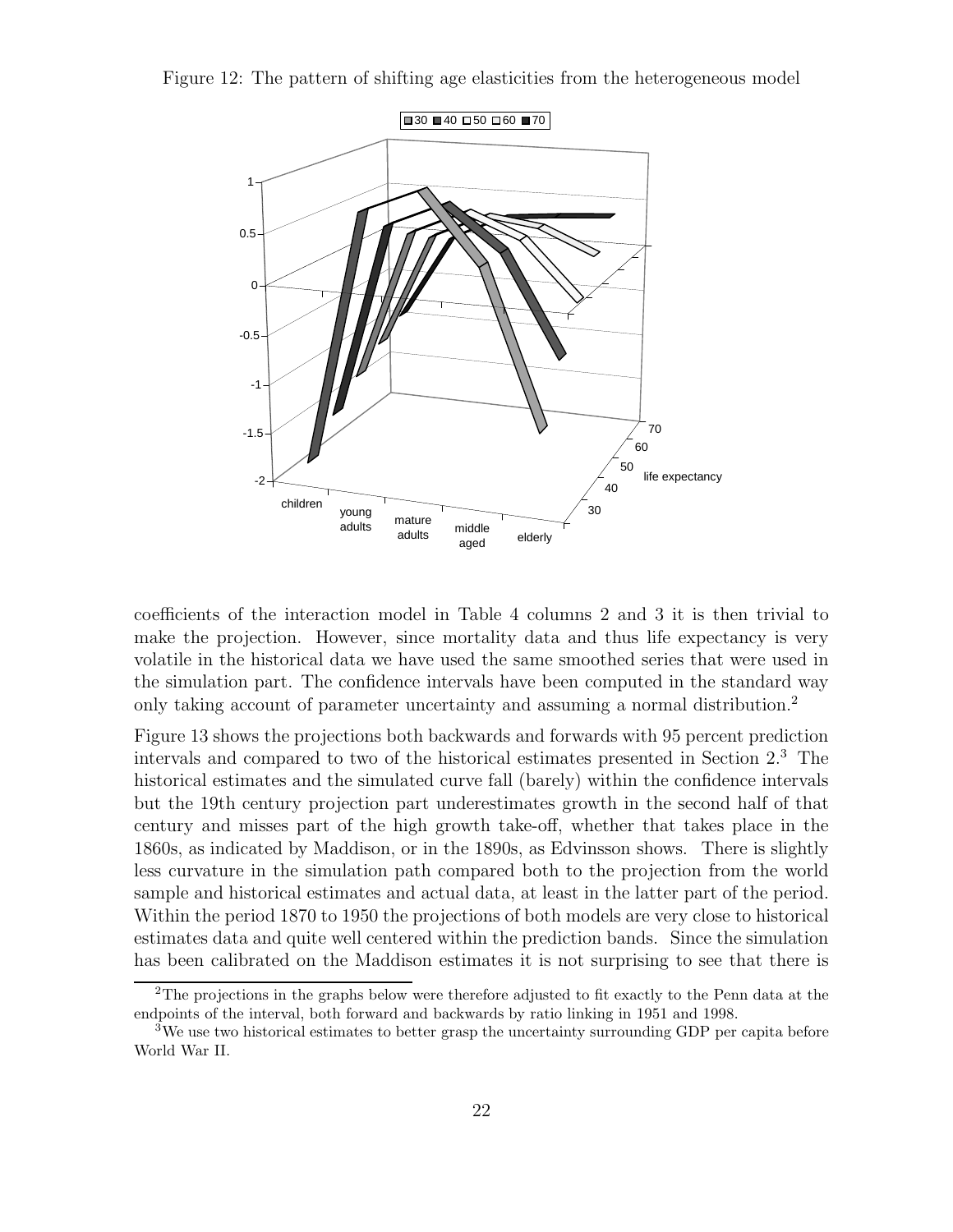a good agreement to these. Also note that the forecast series and the simulation path agrees quite well on the future path of GDP per capita up till the second decade of the 21st century when the projection starts to indicate stagnation while the simulated GDP per capita due to its built-in endogenous growth continues to rise. Let us now look closer at the period 1820-1950.



Figure 13: Comparisons over the period 1750-2050

### 4.1 Comparisons over the period 1820-1950

In Figure 14 we have zoomed in on the period 1820-1950. The simulated GDP per capita is generally slightly higher than both the backcast and the historical estimates from the 1890s to the 1930s. The backcast level in turn is generally higher than the historical estimates in the period encompassing the World Wars and the Interwar period but on the whole it agrees with the Maddison estimates fairly well down to around 1870 but is higher than Edvinsson's estimates before 1900. The relative deviations for different periods are shown in Table 5.

The order of the relative differences between the backcast and Maddison back to 1870 is actually about the same as the differences between the Edvinsson and Maddison estimates but increases somewhat as we go further back in time. In view of the immense changes in available technology that has taken place between the late 19th century and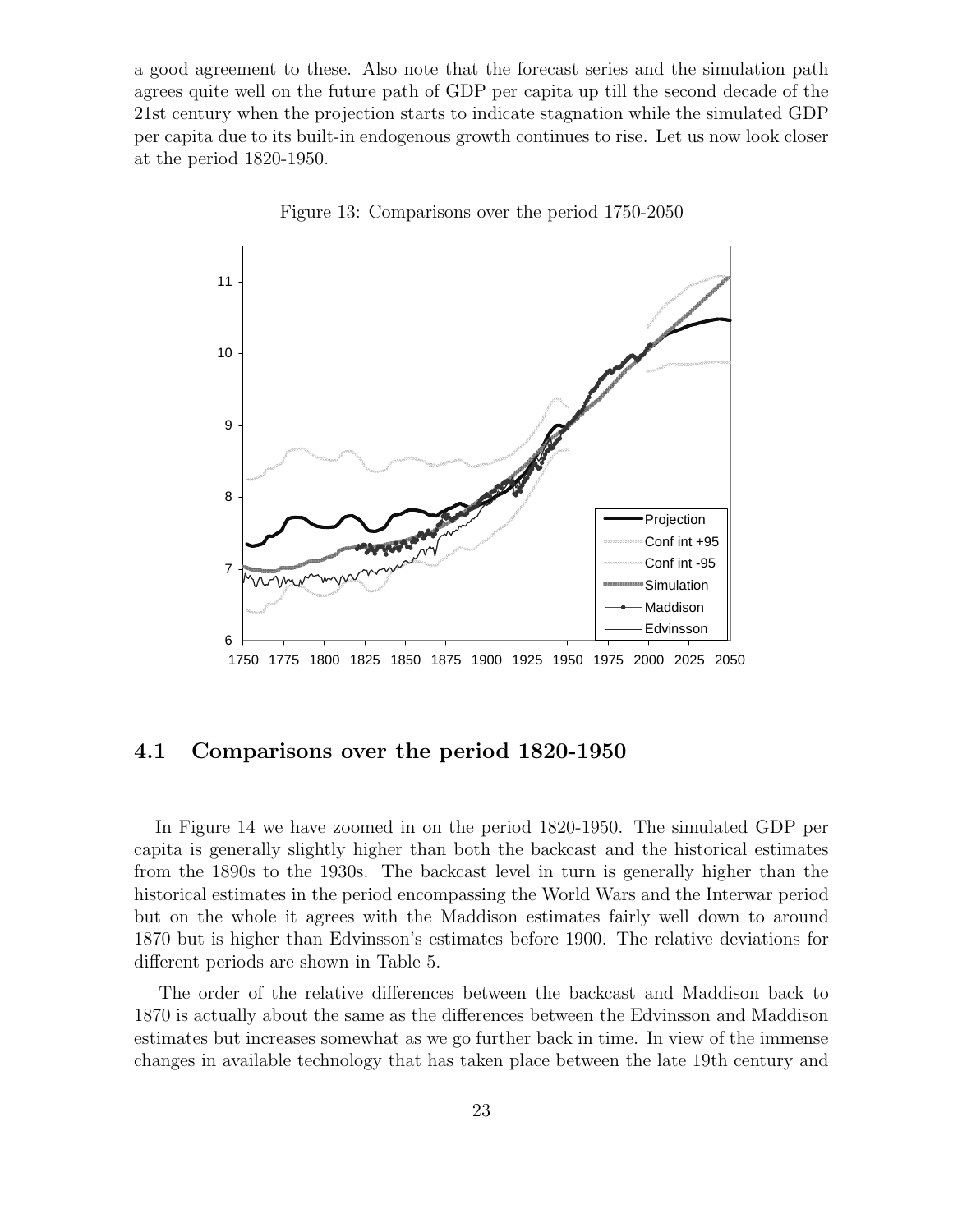

Figure 14: Same data as in previous figure but focusing on the period 1820-1950.

the late 20th century one might have expected that the relation between income level and demographic structure in developing countries in Africa and Asia would look rather different than it did in Sweden 100 years earlier. But the relation seems to have been essentially the same at least back to the end of the 19th century. This strongly suggests that the economic development associated with the demographic transition is a universal process allowing us to treat global data as stemming from a common non-stationary DGP.

We do not have any final answer why the backcast underestimates rates of growth in the 19th century but the simulation model suggests that the demographic dividend model does not account for the booster effect of the size of the active population on the endogenous growth mechanism through human capital. In the forecast period the human capital externality also may be behind the simulation diverging upwards from the demographically based projection. On the other hand the simulation model does not directly account for negative child dependency effects, ignores infant mortality and predicts that an aging workforce will be less productive.

If the projection is the more relevant model we could therefore conjecture that the simulated path have missed some negative influences. The increase in fertility that Swedish population projections assume together with the rejuvenation of the workforce that will take place when the baby boomers from the 1940s retire are the main influences that slows down the growth rate in the projection model.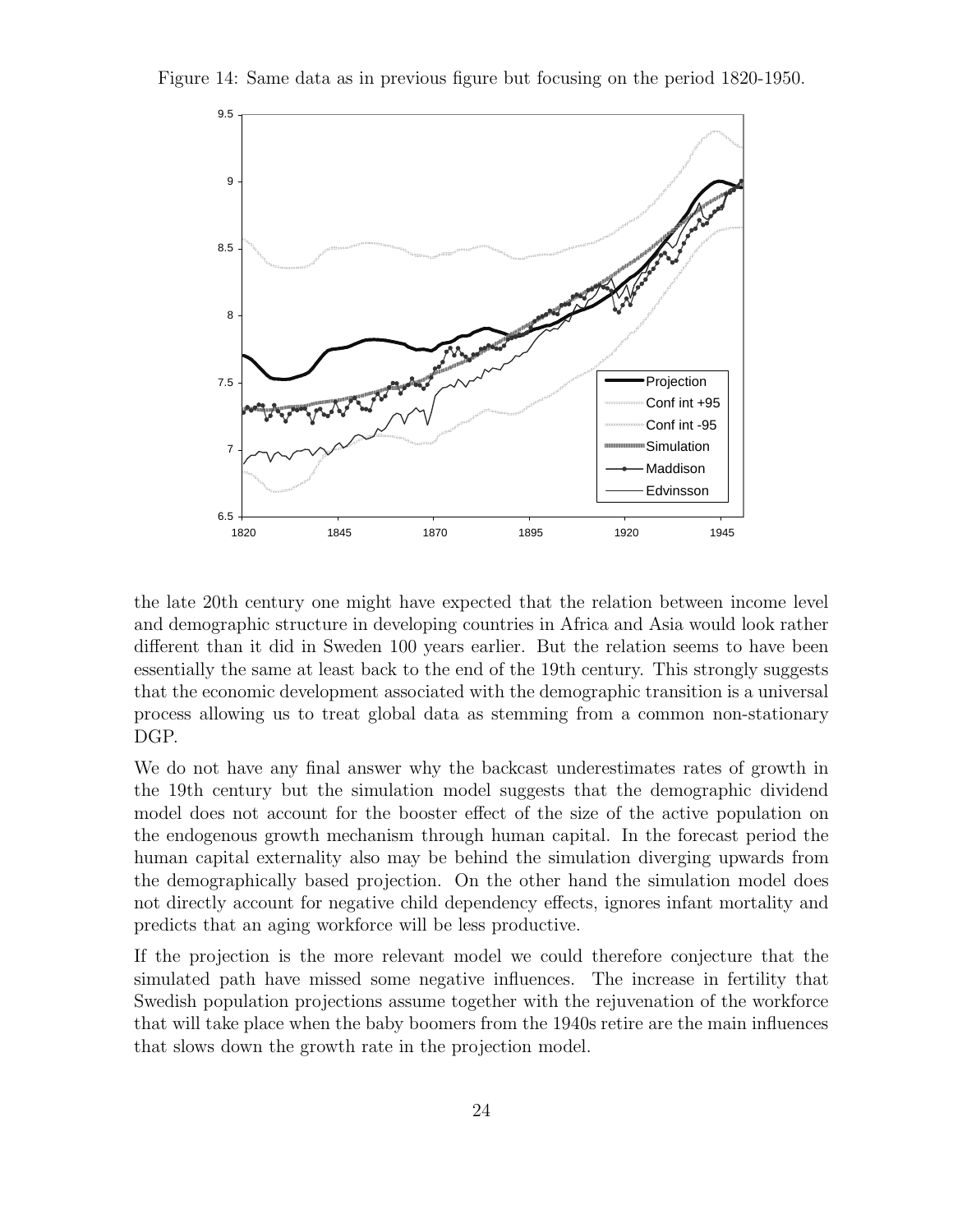|           | Edvinsson | Simulated series Back projection |          |
|-----------|-----------|----------------------------------|----------|
| 1820-1850 | $-0.261$  | 0.044                            | 0.426    |
| 1851-1870 | $-0.203$  | 0.040                            | 0.423    |
| 1871-1890 | $-0.174$  | $-0.025$                         | 0.127    |
| 1891-1910 | $-0.114$  | 0.015                            | $-0.068$ |
| 1911-1930 | 0.060     | 0.184                            | 0.065    |
| 1931-1950 | 0.060     | 0.116                            | 0.184    |

Table 5: Relative deviations from Maddison as benchmark

If decreasing returns to  $\bar{H}$  are introduced in the simulation model, simulated GDP per capita turns downwards getting much closer to the econometric forecast. However, it turned out to be impossible to mimic the historic GDP per capita evolution at the same time. While this is no conclusive proof we interpret it as an indication that an externality in human capital that generates endogenous growth helps to explain the historic development.

# 4.2 Can Forecast and Simulation be Combined?

The discussion above suggests that the two models may incorporate different sets of demographic information useful for forecasting. Thus a combination of the forecasts may be useful. Since the seminal paper by Bates and Granger (1969) a vast literature on the combination of forecasts has been generated. This literature suggests that considerable reductions of forecast errors can be achieved by using weighted averages of forecasts rather than any particular forecast per se. The question of why that works has not yet been fully answered but, as pointed out by Diebold and Lopez (1996), all forecasting models are in practice misspecified simplifications of the actual DGPs that generate real data and there is therefore a potential benefit to be had by pooling different biases. A recent evaluation by Hendry and Clements (2001) discuss the potential explanations and confirm that if indeed the correct conditional expectation of a weakly stationary process is known then combination of forecasts is ineffective in reducing forecast errors.

Mis-specification, inefficient use of all available information or non-stationarities then appear as pre-conditions for achieving gains from combination. In practice all three of these sources for combination gains are abundant. More specifically in this case we use two very different approaches. The empirical information used to calibrate the simulation model overlaps only slightly in the second half of the 20th century with the global data used to estimate the econometric model and only for one country out of 111. And in fact the Maddison estimate of GDP per capita differs substantially from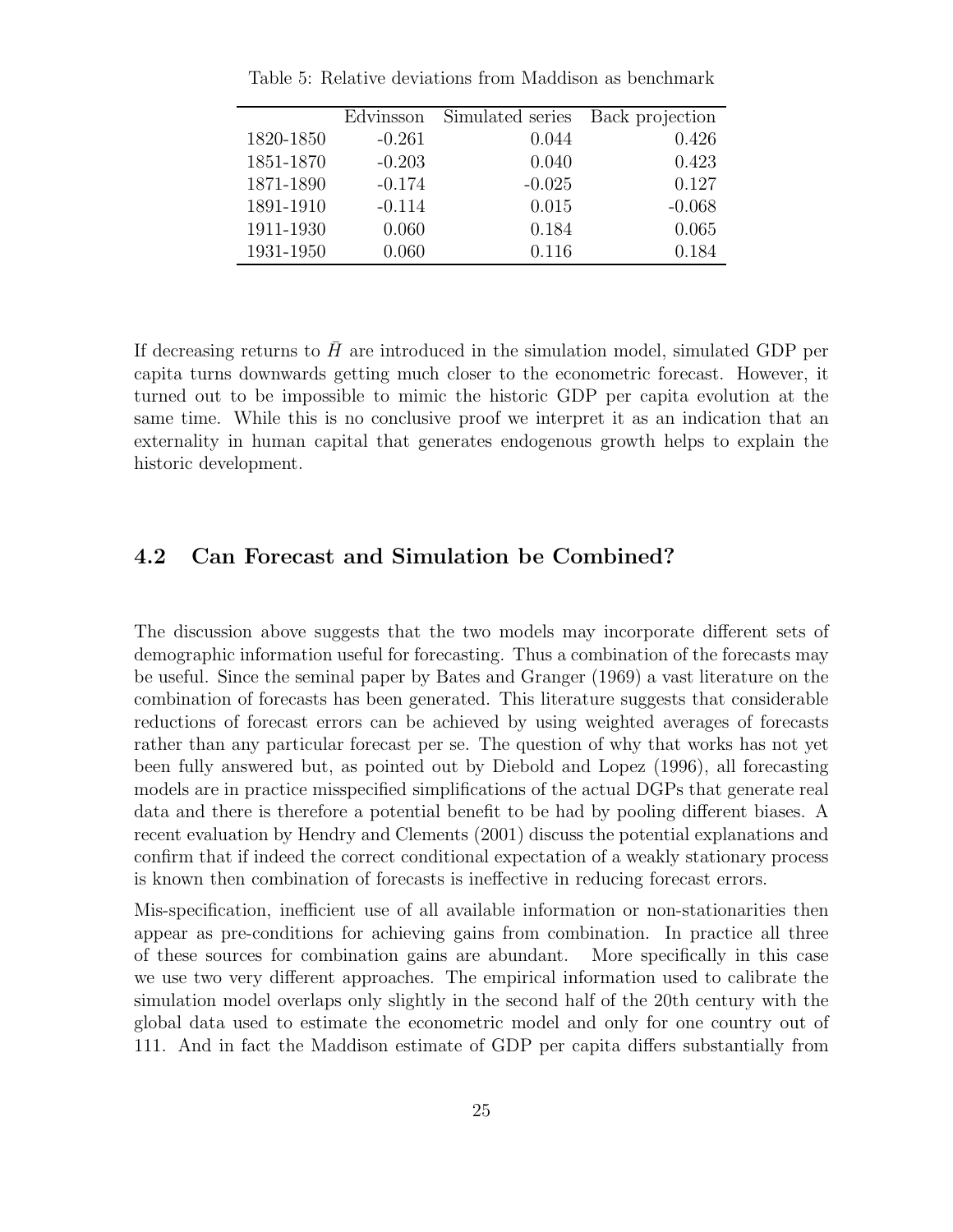that of PWT. By assumption the cross-country information on countries early in their development provides information also on the historical time series of Sweden. On the other hand we lack information on the mechanisms in the economy that generates this process, but some of this information has presumedly been built into the simulation model. The crucial question is then whether the two models encompass each other? Or do they both contain independent information useful for predicting actual GDP per capita?

Armstrong (1989) in a succinct summary of the then available studies of forecast combination concludes that combination of forecasts seems to be most useful for long-range forecasting and also that combination seems to yield the most gain when the methods used are very different. The simulation and the projection forward predict very similar growth rates over the near future and also backwards. It is difficult to evaluate their performance in actual forecasting out-of-sample, especially since we would not expect them to track annual variation in GDP per capita.<sup>4</sup>

As a first step we assume we can treat the series as weakly stationary and check whether the combination works. In Table 6 we report the results from regressions of the following form

$$
y_t = \alpha_0 + \beta_s \hat{y}_{t,s} + \beta_p \hat{y}_{t,p} + \varepsilon_t \tag{18}
$$

where the left hand side are GDP per capita measures while  $\hat{y}_{t,s}$  and  $\hat{y}_{t,p}$  denote the simulated series and the projected series, respectively. As dependent variable we use both the longer Edvinsson series that has not been used in either estimation or calibration and the shorter Maddison series that has been used in calibration but differs from the PWT data that were used for estimation. Since we are testing the general agreement the projection series used in the test has not been level shifted in 1950 and 1996 as in the graphs.

This equation generates unbiased combination forecasts as a by-product even if the individual forecasts are biased (see Granger and Ramanathan (1984)) and is often referred to as the simple linear combining method by e.g. Deutsch, Granger, and Teräsvirta  $(1994)$  if t is in the future while Diebold and Lopez consider the same equation as a test of whether the two forecasts encompasses each other or not. If the coefficient vector is  $(0, 1, 0)$  the simulation would be said to encompass the projection model while if it is  $(0, 0, 1)$  then the projection encompasses the simulation model. For any other values neither model encompasses the other and both forecasts contain useful information about the DGP in question. In our case, of course, neither of the projections are forecasts estimated from a given time series in the usual sense, nor are the historical time series

<sup>&</sup>lt;sup>4</sup>It is not quite clear what we would mean by an out-of-sample test in either of the two cases. Should data not used in the calibration of the simulation model constitute a test sample, and if so over what period would we need to evaluate a model designed to run over several centuries? The projection on the other hand has a clearly defined period of data that the equation is estimated on, but it is not clear what status we would give considerable deviations in one individual country within the close future. Since such deviations should occur we have little guidance for an out-of-sample test using only Swedish data.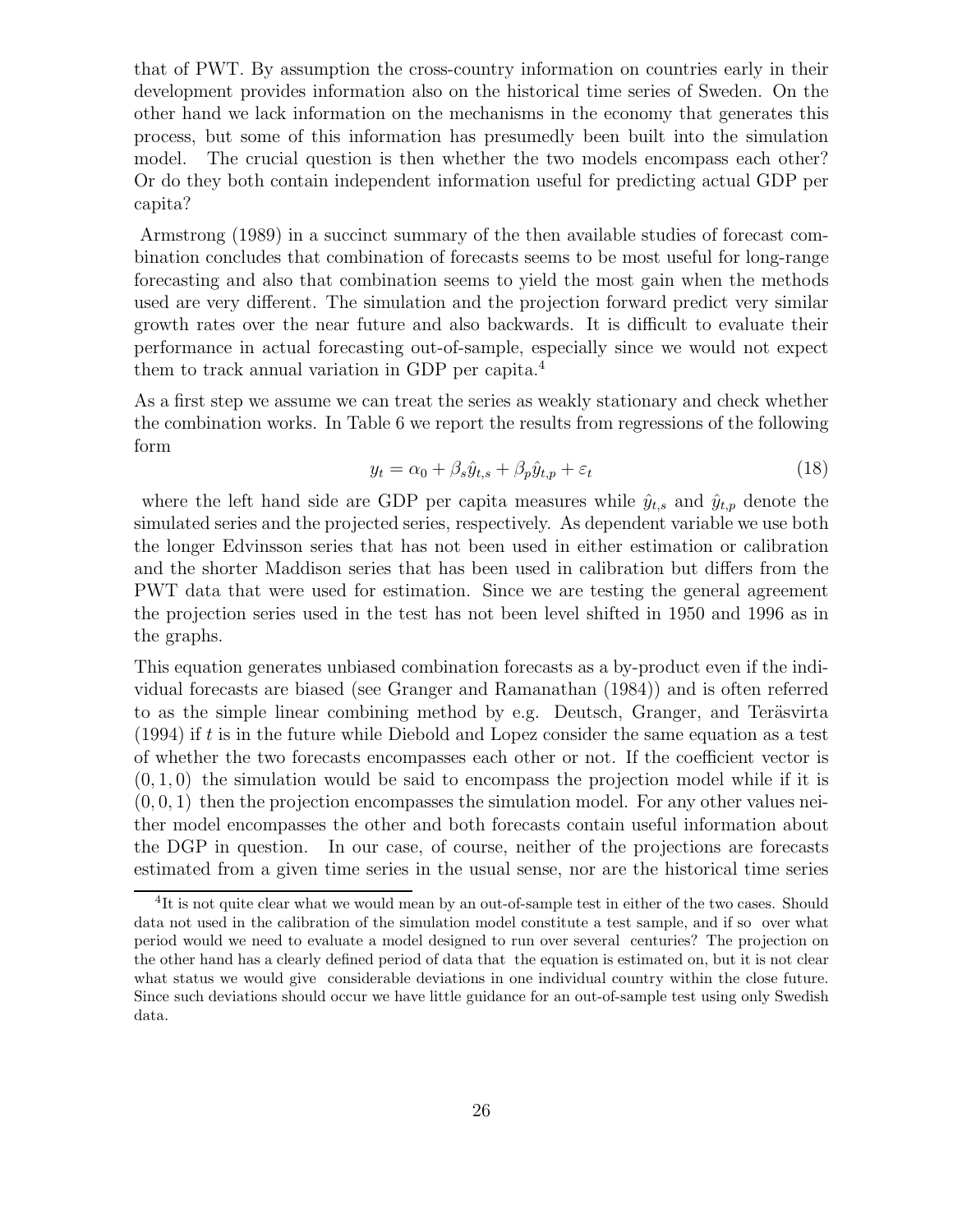|             |             |           |           | Maddison |         |             |             |             |           |
|-------------|-------------|-----------|-----------|----------|---------|-------------|-------------|-------------|-----------|
|             | $\alpha_0$  | $\beta_s$ | $\beta_p$ | AR       | MA      | <b>Test</b> | <b>Test</b> | $\bar{R}^2$ | <b>DW</b> |
|             |             |           |           |          |         | (0, 1, 0)   | (0,0,1)     |             |           |
| <b>OLS</b>  | $-943.1$    | 0.618     | 0.514     |          |         | 42.036      | 196.8       | 0.985       | 0.054     |
|             | (215.9)     | (0.234)   | (0.242)   |          |         | (0.000)     | (0.000)     |             |           |
| AR          | $-694.6$    | 0.594     | 0.504     | 0.975    |         | 4.680       | 8.286       | 0.999       | 1.312     |
|             | (836.4)     | (0.129)   | (0.140)   | (0.017)  |         | (0.004)     | (0.000)     |             |           |
| <b>ARMA</b> | $-669.0$    | 0.662     | 0.436     | 0.956    | 0.440   | 2.709       | 7.348       | 0.999       | 1.991     |
|             | (678.6)     | (0.159)   | (0.172)   | (0.023)  | (0.069) | (0.047)     | (0.000)     |             |           |
|             | Edvinsson   |           |           |          |         |             |             |             |           |
| <b>OLS</b>  | $-1212.8$   | 0.588     | 0.573     |          |         | 164.058     | 1278.3      | 0.987       | 0.062     |
|             | (226.6)     | (0.228)   | (0.235)   |          |         | (0.000)     | (0.000)     |             |           |
| AR1         | $-1048.2$   | 0.669     | 0.468     | 0.970    |         | 6.170       | 15.65       | 0.999       | 1.151     |
|             | (519.8)     | (0.115)   | (0.125)   | (0.016)  |         | (0.000)     | (0.000)     |             |           |
| <b>ARMA</b> | $-1030.180$ | 0.722     | 0.422     | 0.949    | 0.439   | 5.019       | 16.299      | 0.999       | 1.918     |
|             | (434.757)   | (0.142)   | (0.154)   | (0.021)  | (0.059) | (0.002)     | (0.000)     |             |           |

Table 6: Encompassing tests for different models and series.

observed data in the usual sense. Nevertheless it is of interest to see whether the projections contain information that is helpful in predicting the available GDP estimates. Indeed we find that to be the case.

In Table 6 the upper half tests against the Maddison series, first using ordinary least squares (though the standard errors are corrected for heteroskedasticity and autocorrelation by the Newey-West method). Clearly the result indicates that both models contain information valuable for the prediction and that they are not encompassing. Using the much longer Edvinsson series as dependent variable yields approximately the same results. Correcting for serial correlation in the residuals both by AR and ARMA corrections does not change the basic impression of that.

In Table 7 we report the mean square relative errors using the full length of the comparison series. When the serial correlation is modeled we achieve unbiased forecasts that reduce the errors quite substantially. When comparing the OLS combination to the

Note: In the OLS case the test is  $\chi^2$  in the other models F-tests. The full length of the series has been utilized. Maddison's series 1820-2001 and Edvinsson's 1750-2000.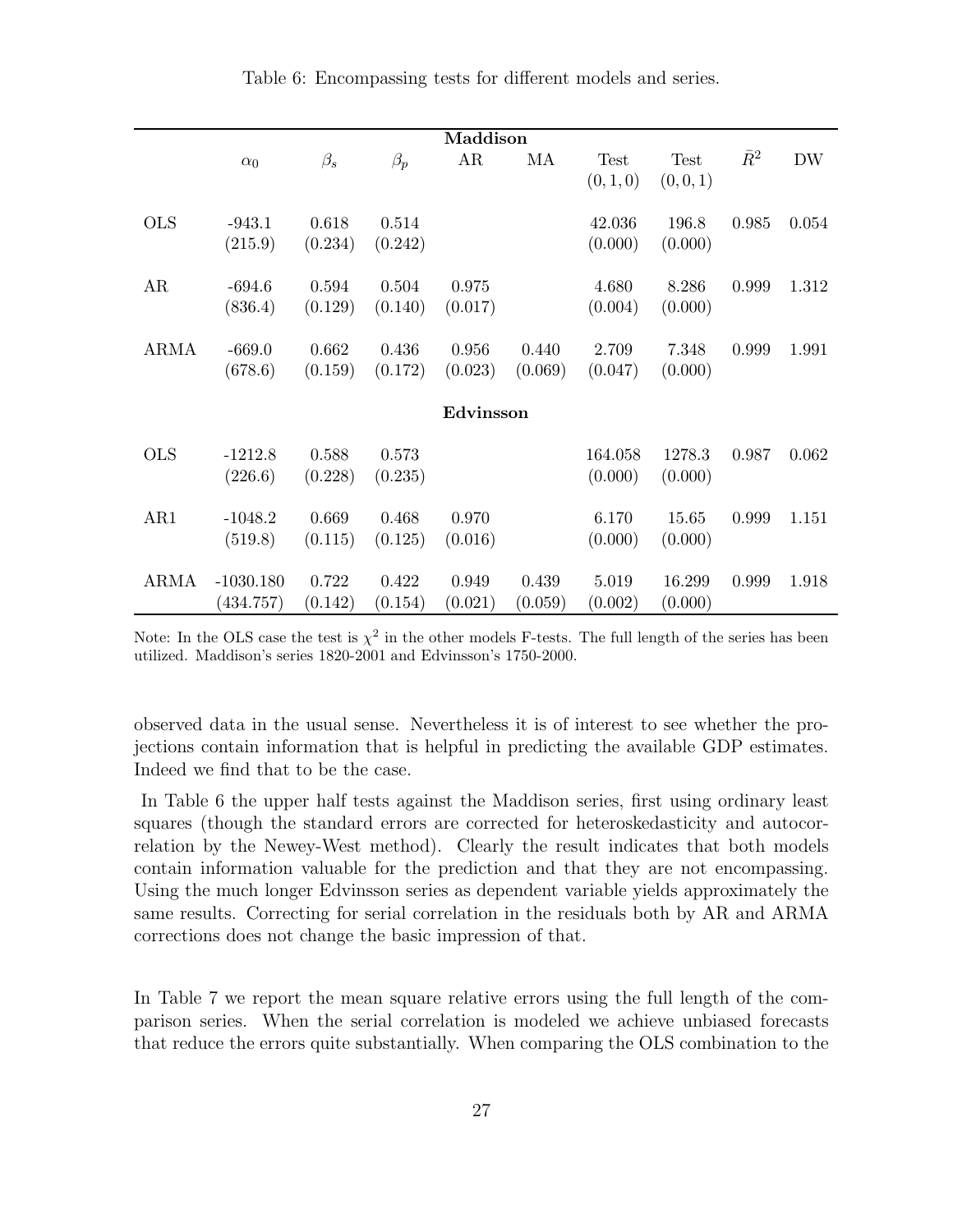| Compared to Maddison  |       |       |       |       |                                                            |  |  |
|-----------------------|-------|-------|-------|-------|------------------------------------------------------------|--|--|
|                       |       |       |       |       | No of obs Simulation Projection Comb OLS Comb AR Comb ARMA |  |  |
| 182                   | 0.116 | 0.312 | 0.144 | 0.037 | 0.036                                                      |  |  |
|                       |       |       |       |       |                                                            |  |  |
| Compared to Edvinsson |       |       |       |       |                                                            |  |  |
|                       |       |       |       |       | No of obs Simulation Projection Comb OLS Comb AR Comb ARMA |  |  |
| 249                   | 0.194 | 0.657 | 0.169 | 0.041 | 0.042                                                      |  |  |

Table 7: Mean square relative errors for forecasts and combined forecasts.

simulation there is no reduction against the Maddison but against the Edvinsson series there is still a reduction notwithstanding that we know that the projection deviates strongly for more than a hundred years in the beginning of the series. It seems rather obvious that we could make the case for both the approaches being useful even stronger by restricting the tests to a period starting in the later half of the 19th century.

There may, however, be some stationarity problems apart from autocorrelation since all the series are rather obviously trended in a non-linear way. Then our tests here would not be valid since the parameter estimates in that case would not have a standard distribution. Diebold and Lopez recommend that in such cases one should instead use encompassing tests from a specification due to Fair and Shiller (1990). Instead of estimating equation (18) that directly compares the level series one can compare whether the changes in GDP per capita are predicted by the predicted changes.

$$
y_{t+k} - y_t = \alpha_0 + \beta_s (\hat{y}_{t+k,s} - y_t) + \beta_p (\hat{y}_{t+k,p} - y_t) + \varepsilon_t
$$
 (19)

Then the risks of spurious regression due to high persistence is removed by the differentation and the tests are reliable tests for whether both series actually provide information for the prediction.

For obvious reasons neither the simulation nor the projection contain much information for predicting business cycle noise. The simulation is a long-term model with no allowance whatsoever for business cycle movements. The projection also ignores business cycles by conditioning on slow-moving demographic variables. We, therefore, redo the encompassing tests successively increasing the horizon. As we let  $k$  increase the predictive information in the forecasted changes also increases. This is due to the business cycle errors starting to cancel out when the horizon grows.

In Table 8 we report a sample of results from different horizons using an autoregressive model. The tests for encompassing reject the hypothesis that any of the series encompass the other. The results are very consistent over this broad range of horizons (and in fact the combination coefficients are not too dissimilar for every choice of forecasting period). This holds irrespective of which of the historical estimates we have as dependent variable.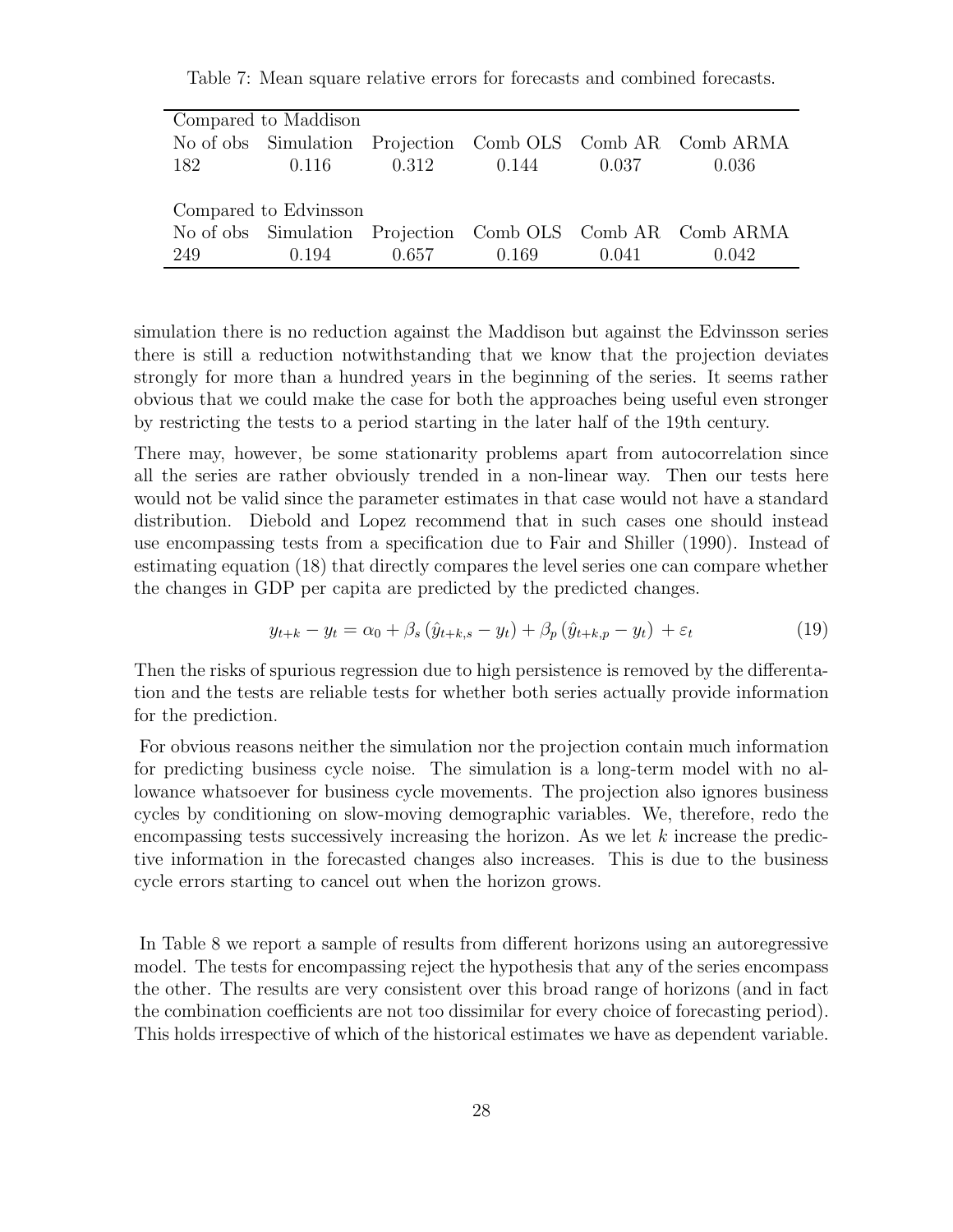| Horizon of forecast   | 2 years | 5 years | 10 years | 20 years | 40 years |
|-----------------------|---------|---------|----------|----------|----------|
| Dep: Maddison         |         |         |          |          |          |
| $\beta_s$             | 0.577   | 0.450   | 0.382    | 0.507    | 0.455    |
| $\beta_p$             | 0.461   | 0.438   | 0.419    | 0.456    | 0.463    |
|                       |         |         |          |          |          |
| $F$ -test $(0, 1, 0)$ | 0.011   | 0.004   | 0.002    | 0.017    | 0.020    |
| $F$ -test $(0, 0, 1)$ | 0.001   | 0.000   | 0.000    | 0.001    | 0.004    |
|                       |         |         |          |          |          |
| $\bar{R}^2$           | 0.787   | 0.944   | 0.979    | 0.994    | 0.998    |
|                       |         |         |          |          |          |
| Dep: Edvinsson        |         |         |          |          |          |
| $\beta_s$             | 0.540   | 0.618   | 0.485    | 0.778    | 0.311    |
| $\beta_p$             | 0.344   | 0.391   | 0.357    | 0.369    | 0.377    |
|                       |         |         |          |          |          |
| $F$ -test $(0, 1, 0)$ | 0.004   | 0.017   | 0.003    | 0.007    | 0.000    |
| $F$ -test $(0, 0, 1)$ | 0.000   | 0.000   | 0.000    | 0.000    | 0.000    |
|                       |         |         |          |          |          |
| $\bar{R}^2$           | 0.794   | 0.946   | 0.980    | 0.994    | 0.998    |

Table 8: Results from first-order autoregressive model of GDP per capita changes on forecasted changes. Only the coefficients for the simulated change and the projected change are reported.

Thus we conclude that a combination of the approaches really is useful and will reduce forecasting errors given some control for the serial correlation in the errors. Both models in fact contribute useful information for predicting the Swedish GDP per capita as far as we can judge from their ability to predict the historical estimates. As the weights in the linear combination are roughly not significantly different from each other in most cases a forecast somewhere in between the simulation path and the demographic projection should have a lower forecast error and be more likely than either of the paths suggested by the individual models.

# 5 Conclusion

In this paper we have presented new evidence supporting the idea that demographic change is a key determinant of long-term growth in per capita income. The analysis has used the case of Sweden as a kind of laboratory to test two different approaches, since this is a country for which high-quality demographic and economic data are available from 1750 and onwards. The first piece of evidence is a formal model showing how increasing population scale, the extension of effective working life, declining fertility and induced increases in education can account for the acceleration of Swedish per capita income growth rates after 1750. The second piece of evidence is an empirical model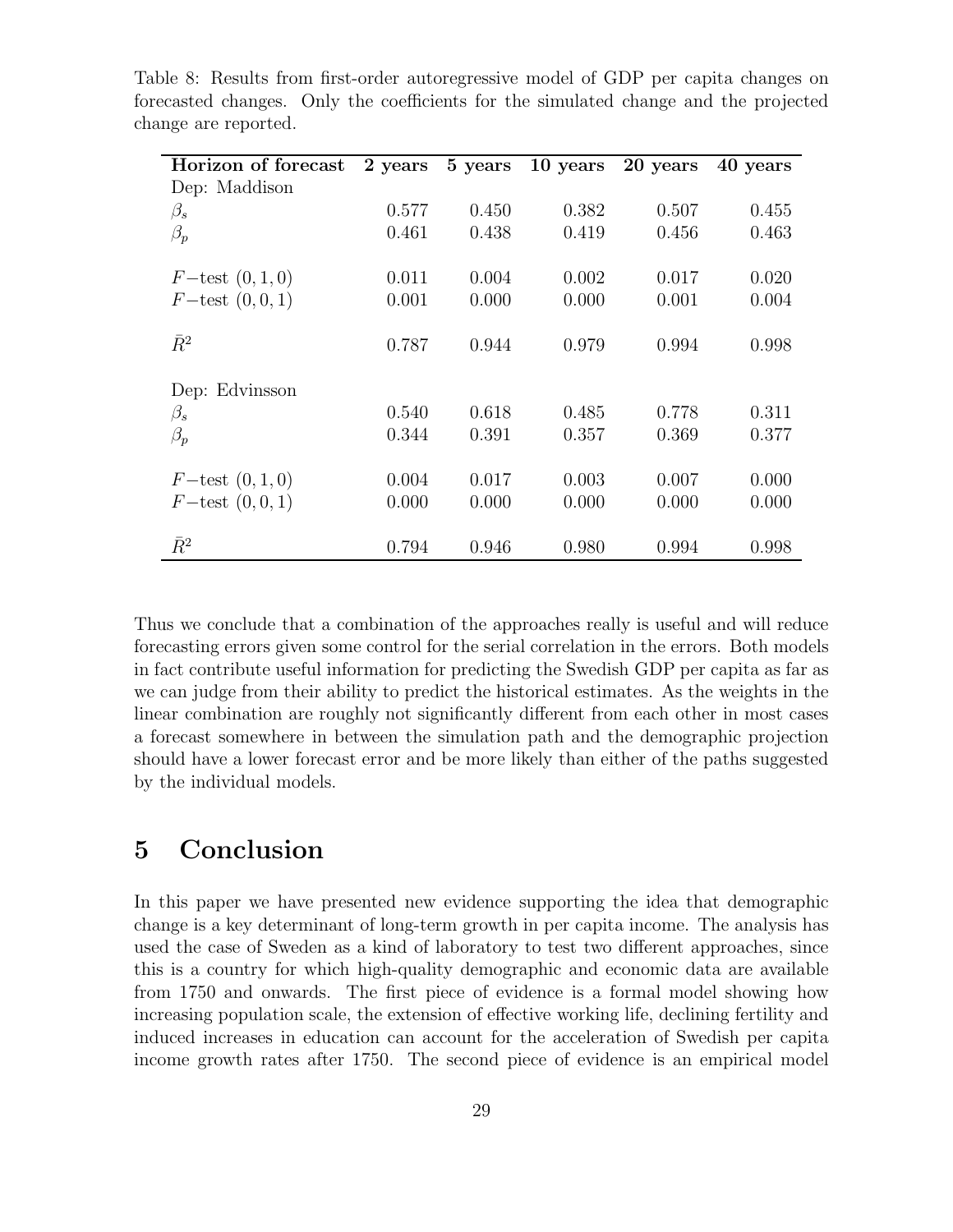based on the demographic dividend approach showing that shifts in mortality and age structure can account not only for the growth in per capita income across 111 countries during the last 40 years, but also for the long-term increase in Swedish per capita income from the early 19th century and onwards.

In our view these two approaches are complementary. The formal model has its base in the endogenous growth literature analyzing the role played by mortality decline, fertility change and induced human capital accumulation in the acceleration of economic growth rates. What we have shown here is that an endogenous growth model can reproduce the Swedish long-term per capita income growth as the result of observed shifts in mortality, fertility and education. This gives a firm theoretical underpinning to the proposition that demographic change and human capital responses are key elements in the economic development process.

The empirical model, instead is rooted in the "demographic dividend" literature that focuses on how declining dependency rates have boosted economic growth in countries that have experienced a decline in fertility during the post-war period. Here we have shown that a demographic dividend model estimated on modern data can be used to successfully track the long-term growth experience of a country that experienced the demographic transition much earlier than the developing countries of today. That a model estimated on modern data can be used to successfully backcast economic growth is evidence of a considerable stability in the empirical relationship between demographic structure and growth in per capita income.

The complementarities between the two approaches are further demonstrated by the encompassing analysis presented in section 4. According to the results from this analysis, both models contain useful information about the data generating process. This suggests that a forecast based on a combination of the two models can be expected to perform better than a forecast using just one of the two.

Thus, our analysis of the Swedish growth process has not only considerably strengthened the argument that the fundamental shifts in the human conditions that are associated with the demographic transition are fundamental also for the process of modern economic growth. This leads to a proposal for further research on long term economic forecasts to be based on a combination of formal modeling and more traditional econometric methods.

# References

Aquilonius, K, and V Fredriksson. 1941. Svenska folkskolans historia. Stockholm.

- Armstrong, J. S. 1989. "Combining Forecasts the End of the Beginning or the Beginning of the End." International Journal of Forecasting 5 (4): 585–588.
- Bates, J. M., and Clive W. J. Granger. 1969. "The Combination of Forecasts." Operations Research Quarterly 20:451–468. reprinted in T. C. Mills (ed.)(1999), Economic Forecasting, Edward Elgar, Cheltenham.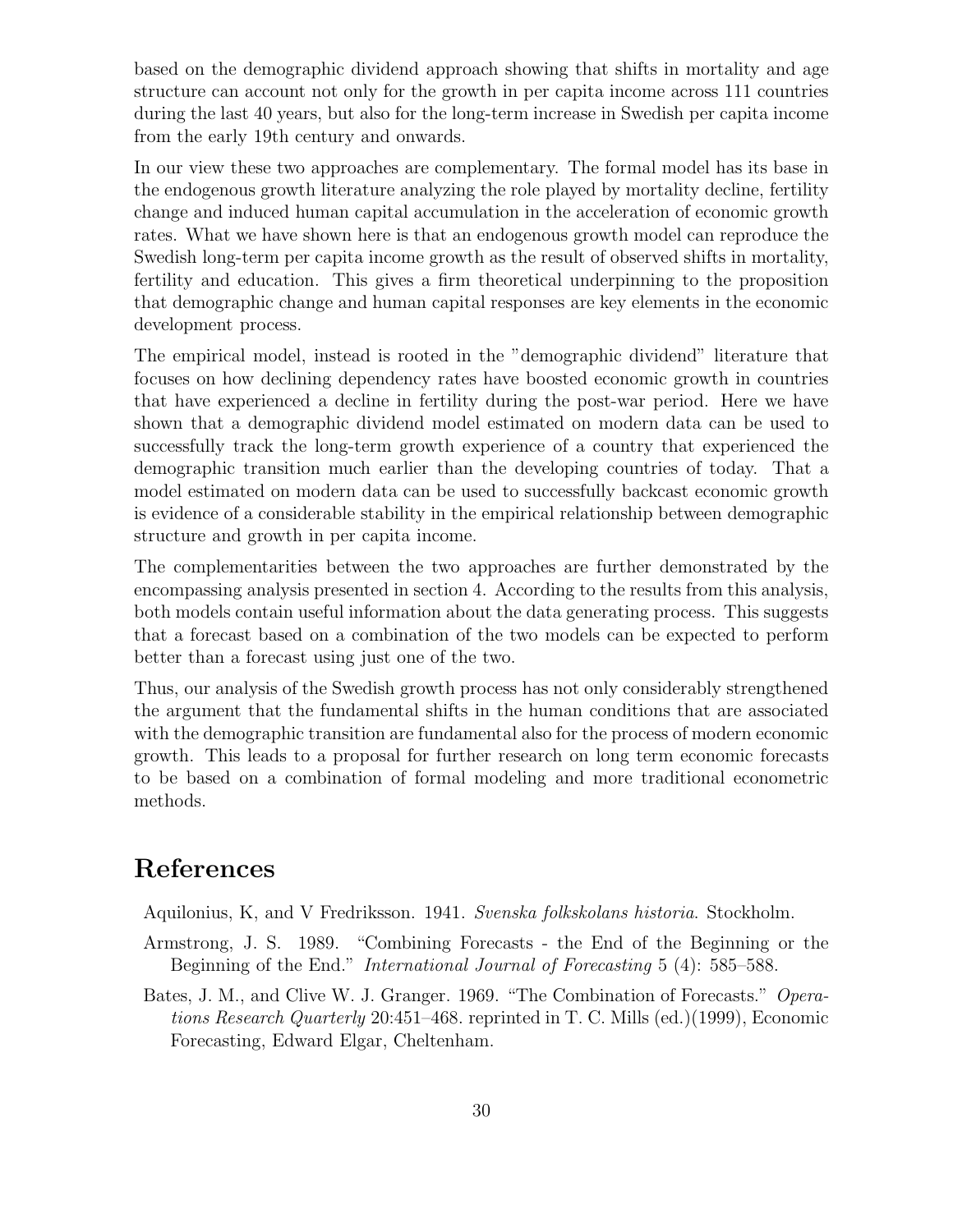- Blondal, Sveinbjørn, and Stefano Scarpetta. 1997. "Early Retirement in OECD Countries: The Role of Social Security Systems." OECD-Economic-Studies 0 (29): 7–54.
- Bloom, David E., David Canning, and Bryan; Graham. 2003. "Longevity and Life-Cycle Savings." Scandinavian Journal of Economics 105 (3): 319–338 (September).
- Bloom, David E., and Jeffrey G. Williamson. 1998. "Demographic Transitions and Economic Miracles in Emerging Asia." World Bank Economic Review 12 (3): 419– 455 (September).
- Boucekkine, Raouf, David de la Croix, and Omar Licandro. 2002. "Vintage human capital, demographic trends and endogenous growth." Journal of Economic Theory 104:340–375.
- Boucekkine, Raouf, David de la Croix, and Omar Licandro. 2003. "Early Mortality Declines at the Dawn of Modern Growth." Scandinavian Journal of Economics 105 (3): 401–418 (September).
- Boucekkine, Raouf, David de la Croix, and Dominique Peeters. 2007. "Early Literacy Achievements, Population Density and the Transition to Modern Growth." Journal of the European Economic Association.
- Boucekkine, Raouf, Omar Licandro, and Christopher Paul. 1997. "Differentialdifference equations in economics: On the numerical solution of vintage capital growth models." Journal of Economic Dynamics and Control 21:347–362.
- Coale, A.J., and E.M. Hoover. 1958. Population Growth and Economic Development in Low-Income Countries. Princeton: Princeton University Press.
- de la Croix, David, and Matthias Doepke. 2003. "Inequality and growth: Why differential fertility matters." American Economic Review 93 (4): 1091–1113.
- de la Croix, David, and Omar Licandro. 1999. "Life expectancy and endogenous growth." *Economics Letters*  $65$  (2):  $255-263$ .
- Deutsch, M., C. W. J. Granger, and T. Teräsvirta. 1994. "The Combination of Forecasts Using Changing Weights." International Journal of Forecasting 10 (1): 47–57.
- Diebold, Francis X, and Jose A Lopez. 1996. "Forecast Evaluation and Combination." In Statistical methods of finance, Volume 14 of Handbook of Statistics series. New York and Oxford: Elsevier, North-Holland.
- Edvinsson, Rodney. 2005. Growth, Accumulation, Crisis. Volume 41 of Stockholm Studies in Economic History. Stockholm: Almqvist & Wiksell International. PhD thesis.
- Fair, Ray C., and Robert J. Shiller. 1990. "Comparing Information in Forecasts from Econometric Models." American Economic Review 80 (3): 375–389 (June).
- Galor, Oded, and David Weil. 2000. "Population, technology, and growth: from the Malthusian regime to the demographic transition and beyond." American Economic Review 90 (4): 806–828.
- Granger, Clive W.J., and Ramu Ramanathan. 1984. "Improved Methods of Combining Forecasts." Journal of Forecasting 3:197–204.